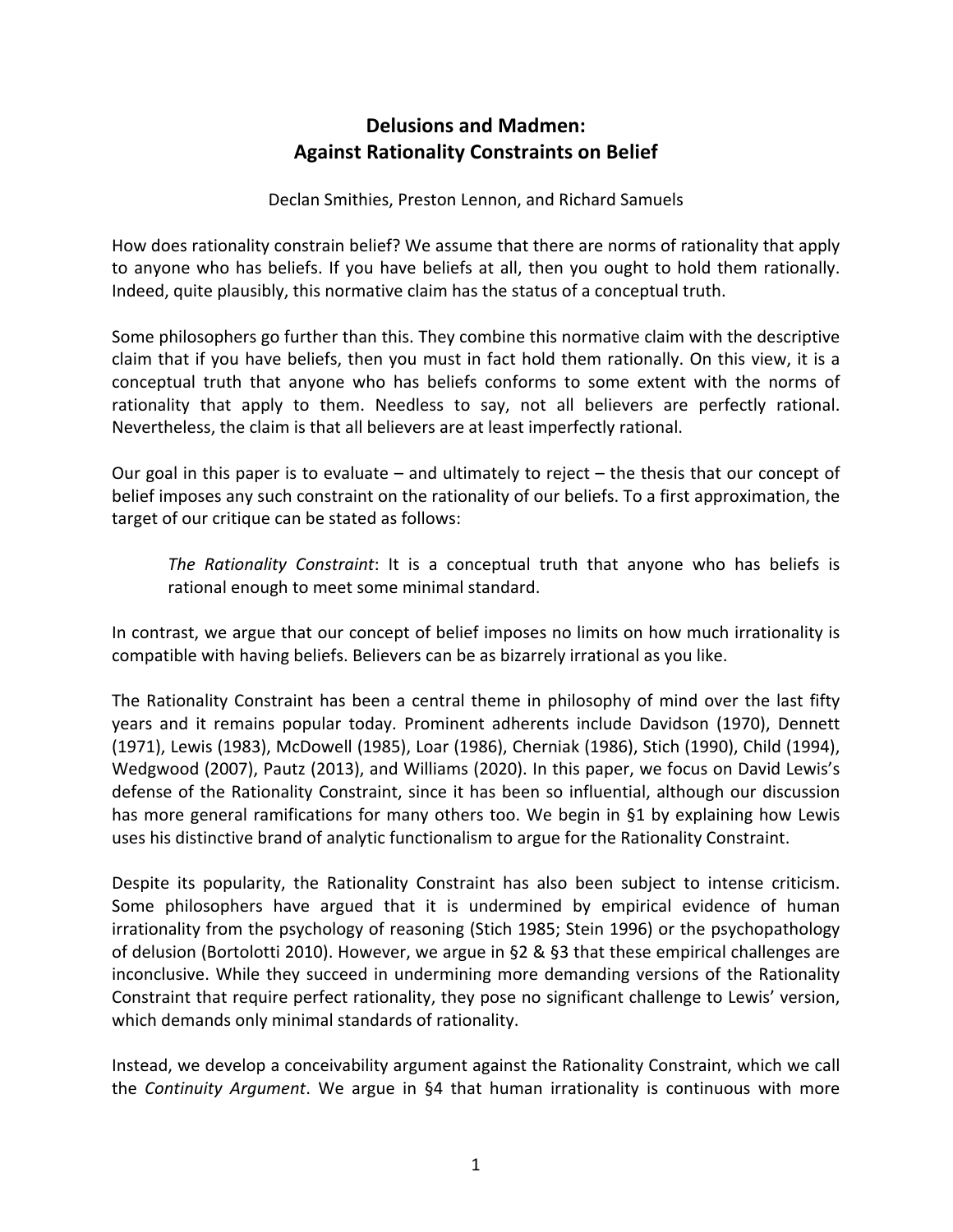extreme forms of irrationality that are conceivable though non-actual. Ironically, our main weapon against Lewis is his own invention, the *madman*. We argue that it's conceivable that there are communities of Lewisian madmen whose beliefs are not even minimally rational. By excluding such cases, the Rationality Constraint confronts a version of the problem of chauvinism that plagues all functionalist theories of mind.

Finally, in §5, we diagnose where Lewis's argument for the Rationality Constraint goes awry. If mad belief is conceivable, as we contend, then his analytic functionalism must be abandoned. To avoid the problem of chauvinism, we must reject Lewis's thesis that our concept of belief is implicitly defined by its role in a theory – namely, folk psychology – that we use in predicting and explaining behavior. Instead, we should recognize that our understanding of the concept of belief has a first-person dimension, as well as a third-person dimension, since we experience our beliefs as feelings of conviction that we can know through introspection alone.

# **1. Lewis's Argument for the Rationality Constraint**

For Lewis, the Rationality Constraint is not an unargued premise, but is rather a conclusion drawn from his analytic functionalism. In broad outline, his argumentative strategy is to derive the Rationality Constraint from a general thesis about the meanings of theoretical terms together with more specific claims about folk psychology. This section reconstructs Lewis's argument with the aim of critiquing it in §5.

Lewis's argument proceeds from a semantic thesis about the meanings of *theoretical terms*:

(L1) Theoretical terms are functional terms that are implicitly defined by the causal roles specified in some associated theory.

What does it mean, for example, to say that something is a *gluon*? According to Lewis, to be a gluon is to play the *gluon-role* – that is, the causal role associated with gluons in particle physics. Moreover, the point holds more generally, since Lewis intends his semantic thesis to apply to all theoretical terms.

This semantic thesis grounds an analytic/synthetic distinction: it divides the content of a theory into an empirical component and a definitional component. It is a *synthetic* truth that gluons exist because there is no conceptual guarantee that anything plays the gluon-role. Since the meaning of 'gluon' is implicitly defined by its theoretical role, however, it is an *analytic* truth that if gluons exist, then they play the gluon role. More generally:

(L2) For any theoretical term 't' of a theory T, it is an analytic truth that if t exists, then t plays the causal role specified by T.

How does Lewis's semantic thesis bear on the concept of belief? One part of the answer is that Lewis (1999: 298) endorses the so-called *theory-theory* of mindreading. On this view, our capacity for predicting and explaining behavior is explained by our implicit knowledge of a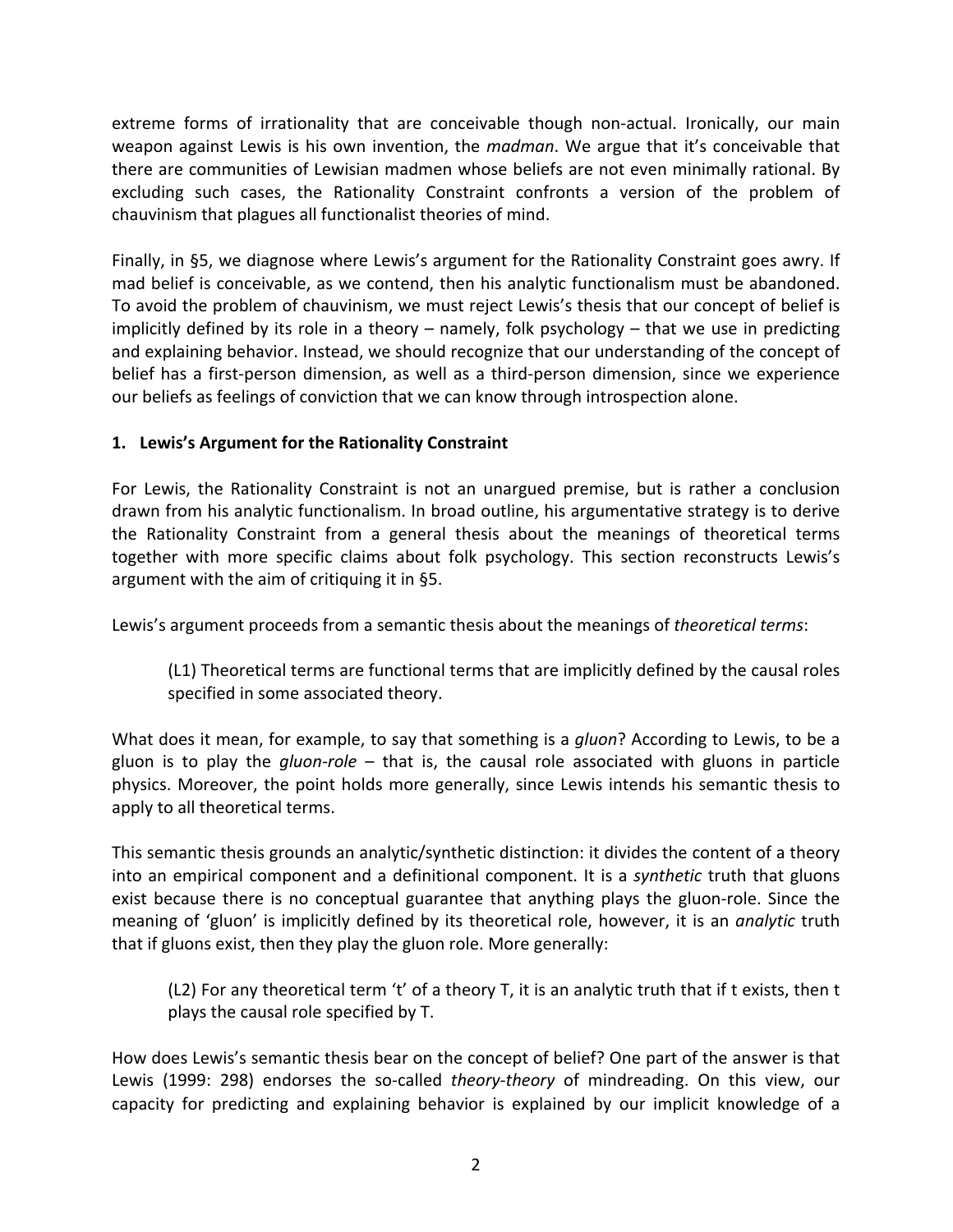psychological theory comprising causal generalizations about how people are disposed to behave on the basis of their beliefs and desires. Lewis calls this theory *folk psychology*:

(L3) We all have implicit knowledge of a psychological theory – folk psychology – that we use in predicting and explaining behavior.

The other part of the answer is that Lewis applies his semantic thesis to folk psychology. In particular, he claims that all the psychological terms in this theory, such as 'belief' and 'desire', are theoretical terms that are implicitly defined by their role in the theory:

(L4) All folk-psychological terms, including 'belief', are theoretical terms of folk psychology.

From these premises, we can infer the following intermediate conclusions:

(C1) All folk-psychological terms, including 'belief', are implicitly defined by the causal roles specified in folk psychology.

(C2) It is an analytic truth that if anyone has beliefs, then their beliefs play the causal role specified in folk psychology.

We are not yet in a position to derive the Rationality Constraint. To see how Lewis reaches this conclusion, we need one more premise regarding the content of folk psychology:

(L5) Folk psychology specifies the causal role of belief in such a way that anyone with beliefs is at least minimally rational.

Folk psychology is a *causal theory*: it specifies how beliefs, desires and other mental states are caused by sensory inputs, how they cause behavioral outputs, and how they causally interact with each other. Unlike many other causal theories, however, folk psychology has *normative* implications: it specifies causal roles for belief and desire that are at least minimally rational. More specifically, it implies that our actions are rationally based on our beliefs and desires, our beliefs are rationally based on perception and reasoning, and our desires are rationally based on beliefs about value. As Lewis writes: "Folk psychology says that we make sense. It credits us with a modicum of rationality in our acting, believing, and desiring" (1999: 320).

With this additional premise in play, we may now draw the further conclusion:

(C3) It is an analytic truth that anyone who has beliefs is at least minimally rational.

And this is just what the Rationality Constraint maintains. As we'll see, Lewis qualifies the Rationality Constraint in later work by applying it to communities, rather than individuals, but we'll revisit this complication in §4.3. We now turn to our evaluation of the case against the Rationality Constraint in §§2-4 before revisiting Lewis's argument in §5.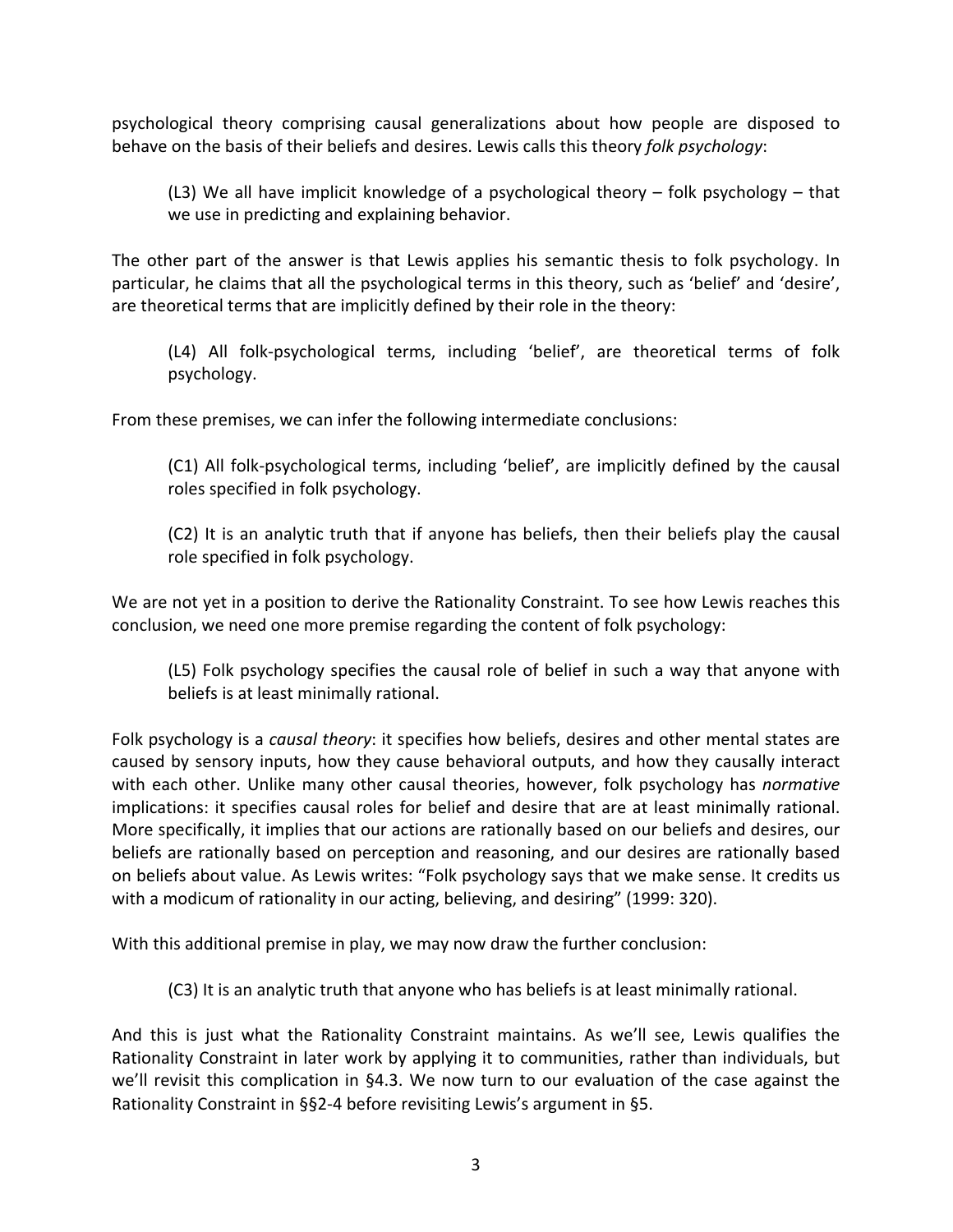# **2. The Psychology of Reasoning**

Some have challenged the Rationality Constraint by appealing to empirical evidence of human irrationality from the psychology of reasoning (Stich 1985; Stein 1996). Since the late 1960s, a large and growing body of experimental results indicates that we routinely reason in ways that violate even the most basic principles of logic and probability theory. On the face of it, these results pose a serious challenge to the Rationality Constraint. After all, rationality is traditionally thought to require (among other things) reasoning in ways that respect formal principles of logic and probability theory. This is what Edward Stein calls the Standard Picture: "to be rational is to reason in accordance with principles of reasoning that are based on rules of logic, probability theory, and so forth" (1996: 4).

While some reject the Standard Picture (e.g. Gigerenzer 2006), it is widely assumed by friends and foes of the Rationality Constraint alike. Lewis is no exception: indeed, much of his work in probability theory and decision theory is devoted to defending the Standard Picture. Nevertheless, we'll argue that the empirical results from the psychology of reasoning can be reconciled with the Rationality Constraint without abandoning the Standard Picture.

# **2.1. Some Experimental Results**

The relevant literature from psychology is extensive and well-known. Nonetheless, as a reminder, we start by briefly describing two classic findings from this much larger literature.

First, Peter Wason (1966) found that normal human subjects routinely fail the *selection task*. Subjects are presented with four cards, each of which has a letter on one side and a number on the other. Here is one example:

The task is to evaluate the truth of a simple conditional statement, for example: "If a card has an 'A' on one side, then it has a '1' on the other." Subjects typically recognize that they need to turn over the 'A' card, but most fail to realize that they need to turn over the '2' card, and many wrongly think they need to turn over the '1' card instead. These results demonstrate that we have difficulty reasoning with conditionals: we find it easier to reason in accordance with modus ponens than modus tollens, and we show some tendency to reason fallaciously by affirming the consequent. This is evidence that our reasoning fails to respect even the simplest deductively valid forms of logical argument.

Second, Amos Tversky and Daniel Kahneman (1982) found that normal human subjects routinely commit *the conjunction fallacy*. Subjects were presented with the following vignette: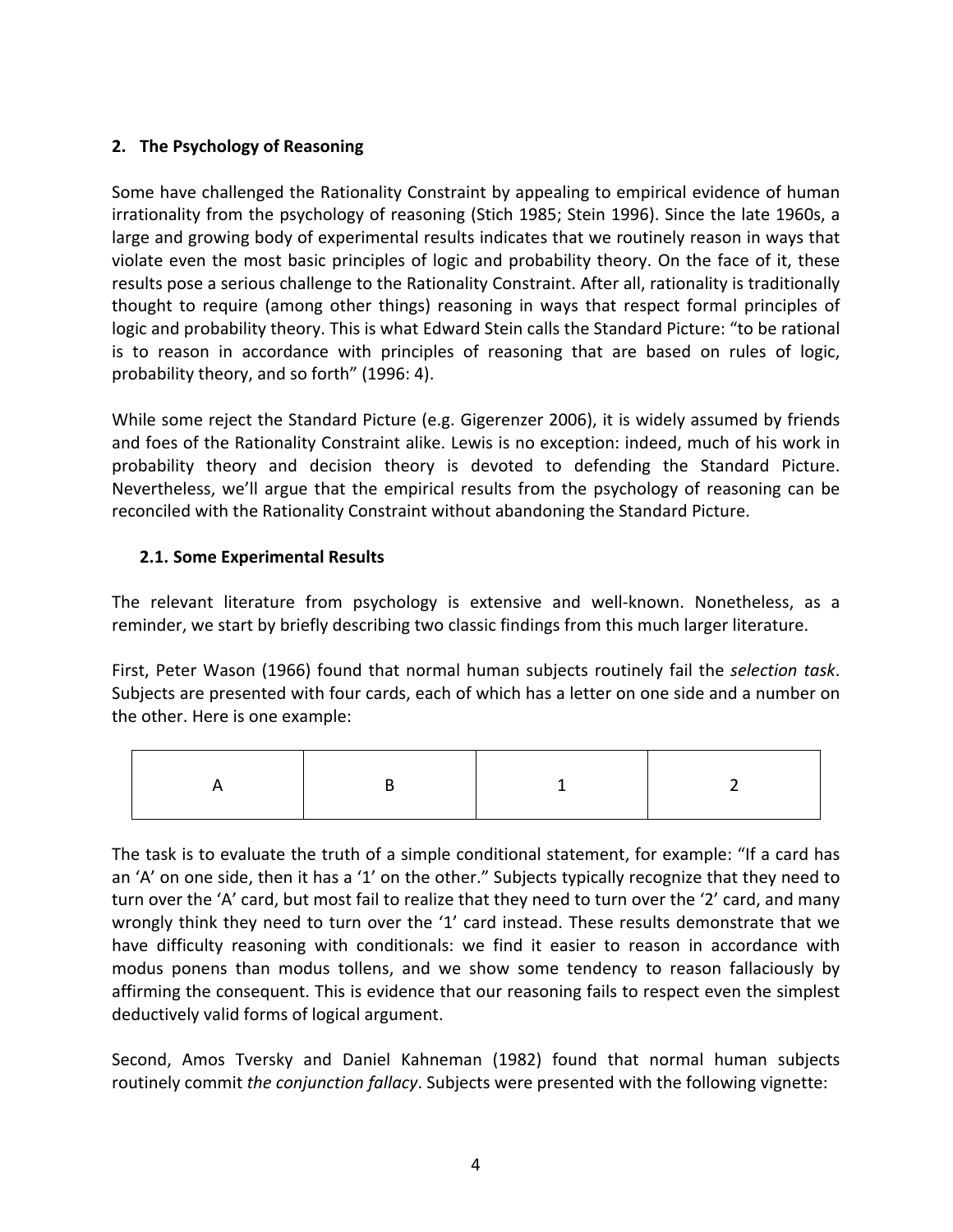Linda is 31 years old, single, outspoken, and very bright. She majored in philosophy. As a student, she was deeply concerned with issues of discrimination and social justice, and also participated in anti-nuclear demonstrations.

When asked to rank various statements in order of probability, most subjects judged the conjunction (a) that Lisa is a bank teller and is active in the feminist movement, to be more probable than its first conjunct (b) that Lisa is a bank teller. And yet it is a basic theorem of the probability calculus that the probability of a conjunction cannot be greater than the probability of either of its individual conjuncts. This is evidence that our probabilistic reasoning fails to conform to even the simplest theorems of the probability calculus.

These experimental findings are extremely robust: they have been replicated many times since they were originally discovered. Moreover, this is just the tip of an exceedingly large iceberg. There are many other well-documented examples of human judgment and decision-making that systematically violate familiar canons of rationality, including base-rate neglect, belief perseverance, the gambler's fallacy, and more (see Baron 2008; Kahneman 2013; Pohl 2017).

# **2.2. Interpreting the Experimental Results**

What do these empirical results tell us about the extent of human rationality? This is a complex issue, but we can draw five lessons that should be largely uncontentious.

First, it is old news that human reasoning is not always rational. Everyone knows that we sometimes make errors in reasoning – for example, when we are drunk, tired, or emotional. This knowledge is implicit in our folk psychology, which we use in predicting and explaining people's behavior. Even if folk psychology operates on the default assumption that people are minimally rational, it can still acknowledge the possibility of rational mistakes.

Second, the psychology of reasoning is concerned to ascertain whether all these rational mistakes can be explained as errors in *performance* or whether some of them reflect instead an underlying deficiency in our reasoning *competence*. According to the *rational competence view*, there is no rational defect built into our reasoning competence, although it generates rational errors because of limitations on such resources as time, memory, and attention. According to the *competence error hypothesis*, in contrast, our errors in reasoning sometimes manifest rational defects that are built into our reasoning competence itself.

Third, while some philosophers have endorsed the rational competence view (e.g. Cohen 1981), we are hard pressed to think of any current research program in the psychology of reasoning that does not accept some version of the competence error hypothesis. Given that standards of rationality are derived from logic and probability theory, as we assume here, no current empirical approach maintains that our underlying reasoning competence is precisely aligned with such standards. And this is because we violate such norms in systematic respects that prove hard to capture unless we specify the underlying competence in ways that deviate from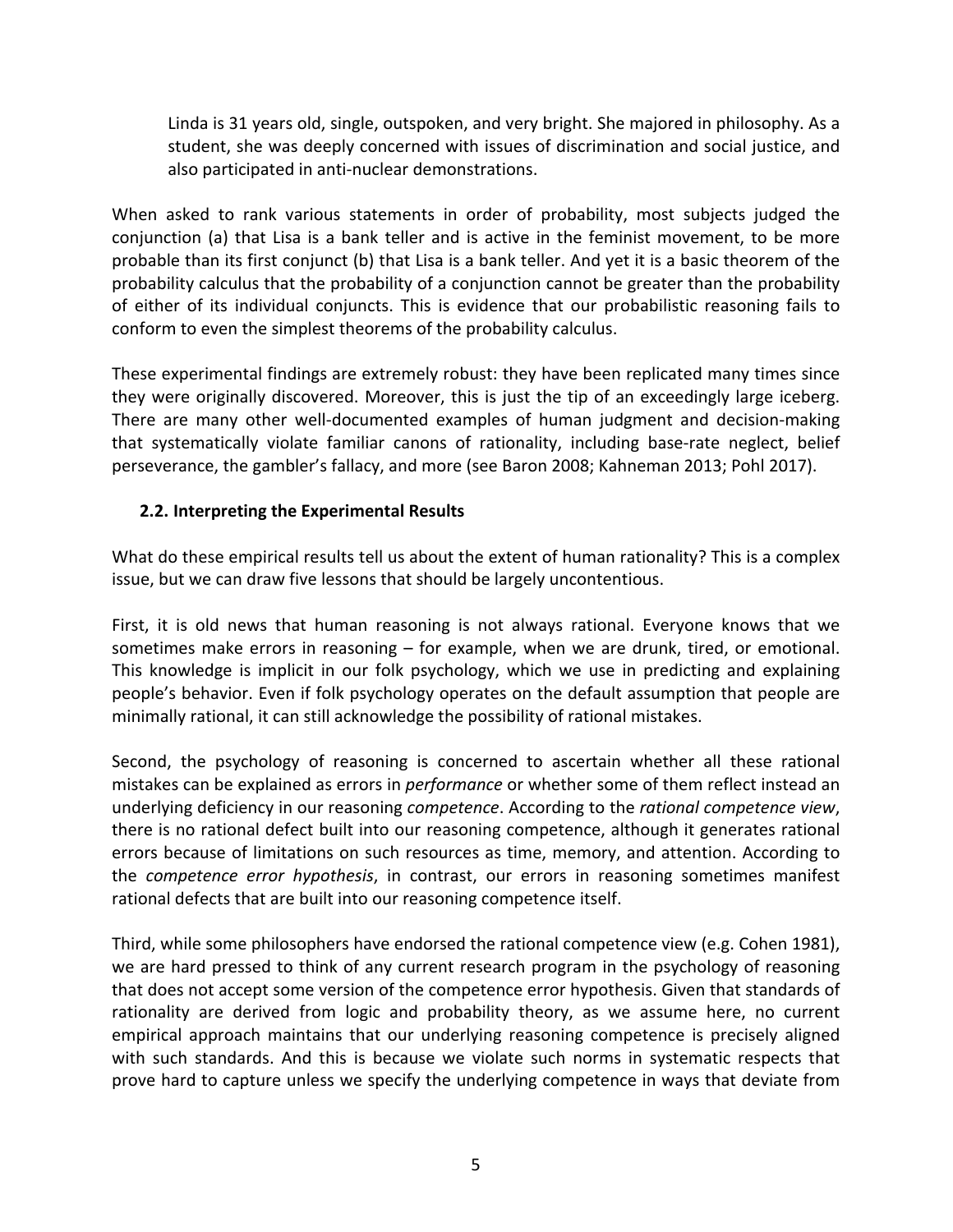rational norms. There is no reasonable prospect for defending the rational competence view except by challenging the Standard Picture of rationality (see, e.g., Gigerenzer 2006).

Fourth, while most contemporary research programs countenance competence errors, this is not to suggest that there are no disagreements regarding the *extent* to which our reasoning deviates from familiar canons of rationality. On the contrary, as we will explain, empirical theories of reasoning vary markedly in this regard. Some are more pessimistic than others.

Fifth – and most importantly – despite their differences, all extant views in the psychology of reasoning are distinctly *mixed* in their assessments of our underlying reasoning competence. Rhetorical flourishes aside, they all presuppose that while we make systematic errors in reasoning, we frequently reason in ways that are normatively *appropriate*. Indeed, they all presume that our competence, despite generating errors, is at least approximately rational in the sense that it reliably conforms to norms of rationality across a fairly wide range of cases.

To illustrate the extent of this consensus, let's contrast two views of human rationality that diverge in their assessment of the extent of human rationality. On the one hand, we find a rather pessimistic view of human rationality associated with psychologists in the *heuristics and biases* tradition, such as Daniel Kahneman, Paul Slovic, and Amos Tversky (1982). This view maintains that we routinely violate basic norms of rationality because our reasoning is not guided by principles of logic and probability, but rather by simple heuristics and biases that often lead us astray. For example, we commit the conjunction fallacy because we employ a *representativeness heuristic*, which assigns higher probabilities to outcomes that are more representative of prototypical exemplars. On this view, our reasoning competence is defective, since it ignores basic facts about the structure of the probability calculus. Let's call this the Pessimistic View (Samuels and Stich 2004).

On the other hand, we find a more optimistic view of human rationality associated with evolutionary psychologists, such as Leda Cosmides, John Tooby, and Gerd Gigerenzer. On this view, our reasoning competence is realized in mental modules that are reliable in the adaptive environments in which they evolved. This view is motivated in part by empirical evidence that performance on reasoning tasks improves when they are formulated in appropriate contentsensitive terms. For example, subjects perform much better in Wason's selection task when it is formulated as a *cheater detection* task. Cosmides and Tooby (1992) argue that this is because our ability to reason with conditionals is subserved by a cognitive module that evolved for social purposes, including detection of cheaters. Similarly, subjects perform better in probabilistic reasoning tasks when they are formulated as questions about frequencies. This leads Cosmides and Tooby (1996) to argue that our mechanisms for probabilistic reasoning are adaptively designed to operate on probabilistic information about natural frequencies. More generally, they claim that our reasoning modules are reliable in their adaptive environments. Let's call this the Optimistic View.

Although these two views diverge in their degree of pessimism about human rationality, both views offer a decidedly mixed assessment. On the one hand, the Pessimistic View is not entirely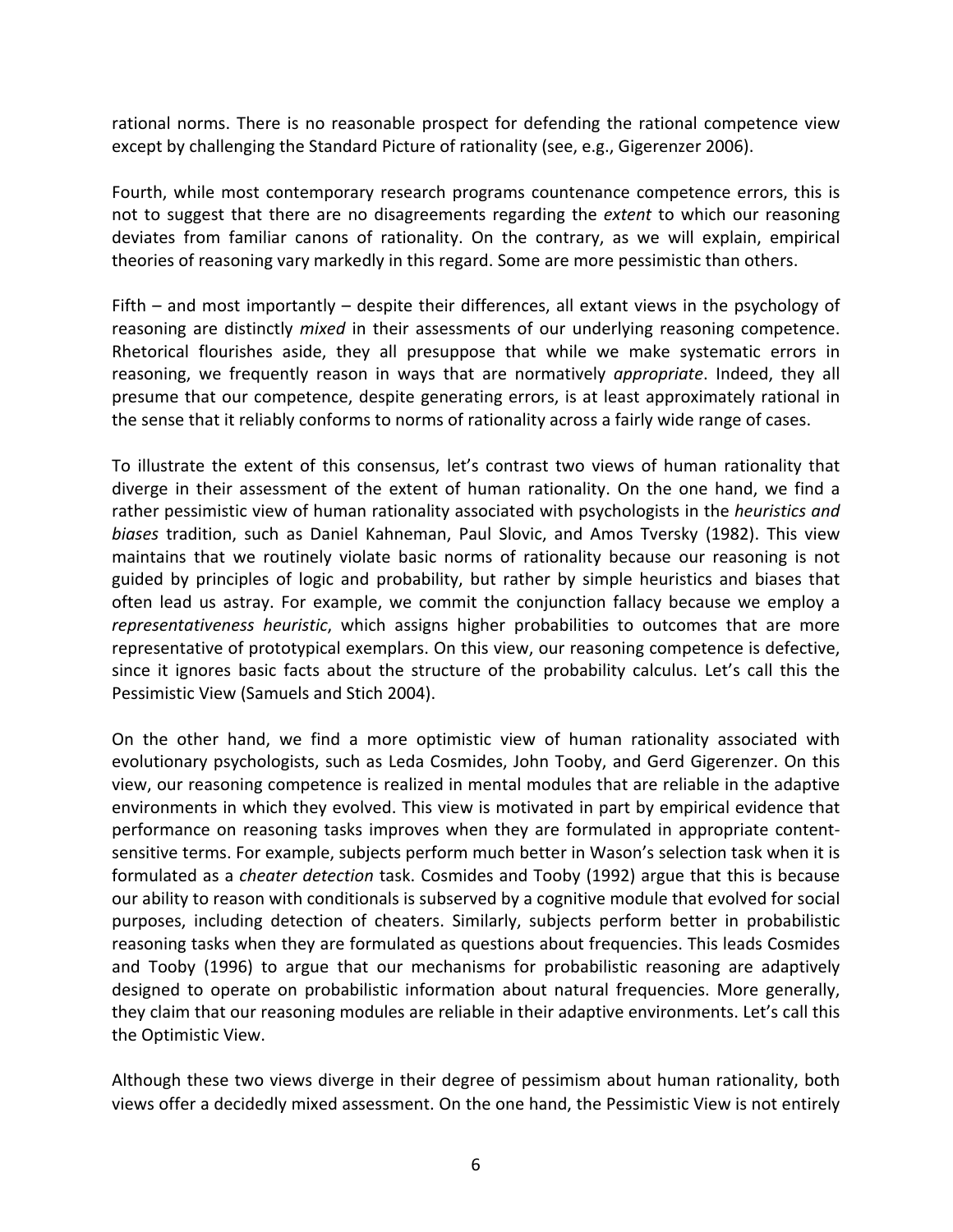pessimistic. After all, our heuristics do not always lead us astray. Even in their earlier work, which is most easily interpreted as suggesting a bleak view of human rationality, Kahneman and Tversky note that our reasoning "sometimes yield reasonable judgments and sometimes lead to severe and systematic errors" (1973: 48). Moreover, this mixed view became increasingly explicit as their research program matured (e.g. Gilovich, Griffin & Kahneman 2002: 9). On this view, our reasoning is guided by heuristics that conform somewhat reliably, although far from perfectly, to principles of logic and probability. As such, these heuristics cannot be dismissed as entirely "stupid" or insensitive to the norms of rationality. On the contrary, they approximate towards ideal rationality insofar as their outputs are close enough to optimal across a wide enough range of cases (Samuels, Stich & Bishop 2002).

Similarly, the Optimistic View is less than entirely optimistic. While there are contexts in which people conform well enough to the canons of rationality articulated by the Standard Picture, there are also many contexts in which they don't, as evolutionary psychologists acknowledge. Although performance improves in some settings, the fact remains that we routinely violate these canons of rationality on many reasoning problems that arise in contemporary society. There is no denying the evidence that human reasoning is not always rational.

Similar points apply to the *dual processing theory* of reasoning, which is sometimes viewed as a "middle way" between the pessimism of the heuristics and biases tradition and the comparative optimism of evolutionary psychology (e.g. Samuels and Stich 2004). On this theory, reasoning is subserved by two distinct kinds of cognitive system that are characterized by a cluster of related properties. System 1 reasoning is presumed to be fast, holistic, automatic, unconscious, and requiring little cognitive capacity, while system 2 reasoning is slow, rulebased, controlled, conscious, and requires more cognitive capacity. (Evans 1989; Sloman 1996; Stanovich 1999).

Once again, a mixed assessment of human rationality emerges. On the one hand, the dual processing theory supports the pessimistic conclusion that our reasoning competence is not designed to solve all the reasoning problems that we face in modern society, since System 1 is innately fixed and emerged early in human evolution. On the other hand, it also provides some grounds for optimism about human rationality, since System 2 evolved more recently and there is some evidence that performance in reasoning tasks can be improved in ways that reflect the influence of culture and education on System 2 reasoning (Nisbett 1993). This optimism should be significantly tempered, however, since we can only rely on System 2 when our reasoning is slow, controlled, and conscious. Moreover, System 2 has its own characteristic limitations. For example, while it deals better with abstract problems that involve small quantities of information, performance deteriorates significantly in reasoning tasks that require weighing large amounts of information (Dijksterhuis 2004).

The consensus that emerges from this brief overview is that almost everyone working on the psychology of reasoning accepts a mixed view of human rationality: we are rational enough for government purposes, but very far from perfect. Indeed, it's hard to see how any adequate psychology of human reasoning could fail to generate such a mixed assessment. After all, there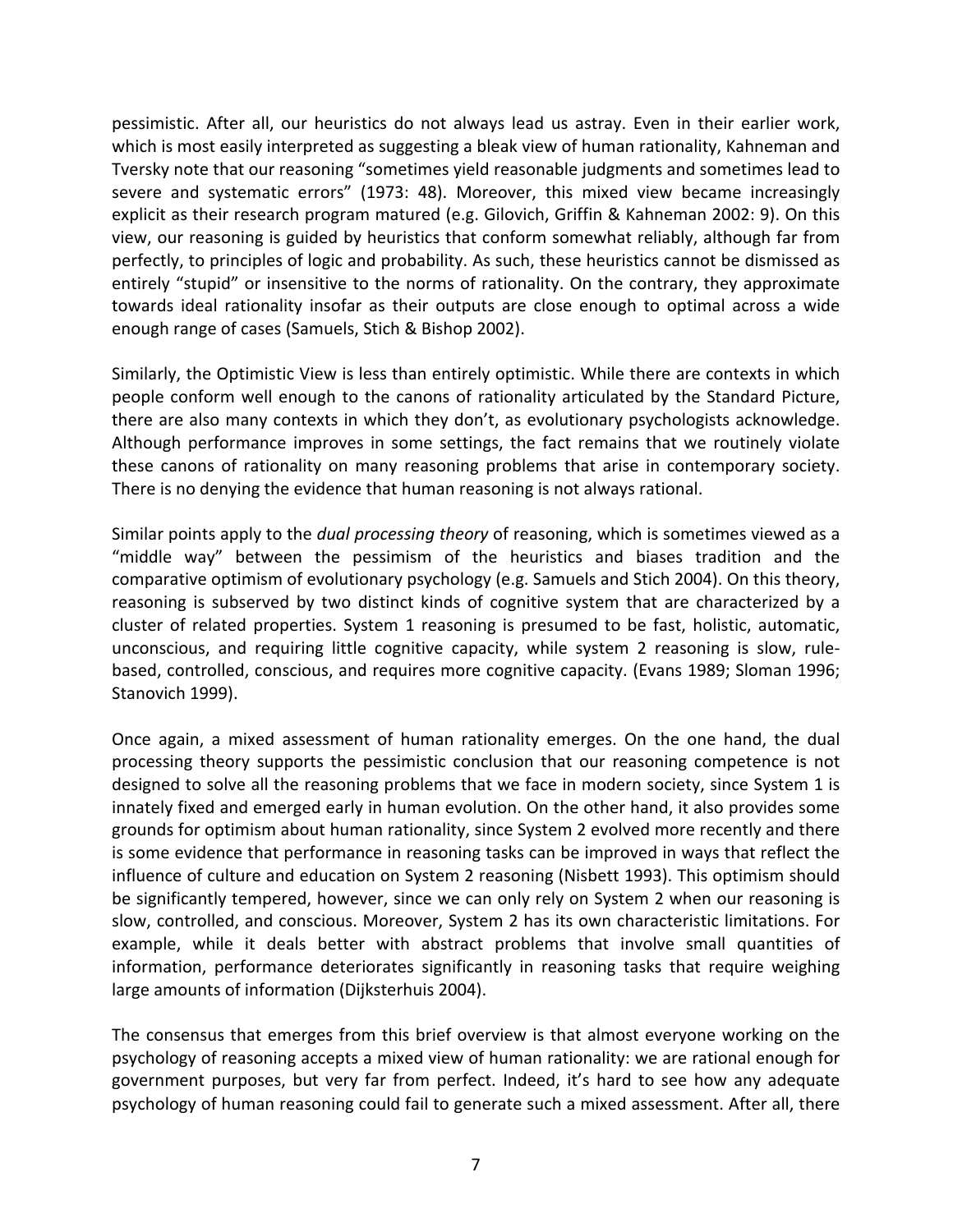is good evidence that we systematically violate norms of rationality and there is also good evidence that under many conditions we accord with them. This mixed pattern in the empirical data is something that any adequate theory of human reasoning needs to explain.

### **2.3. Implications for the Rationality Constraint**

What are the implications of this empirical research for the Rationality Constraint? We draw three main conclusions. First, and most obviously, we should reject any version of the Rationality Constraint that demands *perfect rationality*, since the empirical evidence confirms that our reasoning competence is far from perfectly rational. Arguably, however, this conclusion can be established on independent grounds, since there are principled reasons to suppose that perfect rationality is simply not computationally feasible for finite creatures like us (Cherniak 1986; Harman 1986; Nichols & Samuels 2017). This demanding version of the Rationality Constraint threatens eliminativism: if perfect rationality is required for belief, then human beings never believe anything at all.

Second, if the empirical argument undermines only this extremely demanding version of the Rationality Constraint, then it targets a strawman – a position that's easily rejected but accepted by hardly anyone. After all, proponents of the Rationality Constraint tend to reject the demand for perfect rationality in favor of some more minimal requirement. Lewis, for example, is very explicit about this:

It wouldn't do to conclude that, as a matter of analytic necessity, anyone who can be said to have beliefs and desires at all must be an ideally rational *homo economicus*! Our rationality is very imperfect. (1999: 321)

On Lewis's version of the Rationality Constraint, we need not be perfectly rational to have beliefs and desires so long as we are imperfectly rational enough to meet some minimal threshold. This is not to reject the Standard Picture, according to which the standards of perfect rationality are articulated with reference to formal principles of logic and probability. Indeed, Lewis explicitly accepts the Standard Picture:

I think that systematic theories of ideal rationality – decision theory, for instance, and the theory of learning from experience by conditionalizing a subjective probability distribution – are severely idealized parts of folk psychology. (1999: 321)

Instead, he claims that having beliefs requires only some minimal degree of approximation towards the ideal of perfect rationality, where this minimal threshold is set by folk psychology.

Third, and finally, the empirical research on the psychology of reasoning poses no obvious threat to Lewis's minimal version of the Rationality Constraint. It can be reconciled with the empirical evidence so long as it requires only a minimal enough degree of rationality. Indeed, the empirical evidence tends to confirm Lewis's assessment of the degree of human rationality that is assumed in folk psychology. As we have seen, the empirical evidence provides no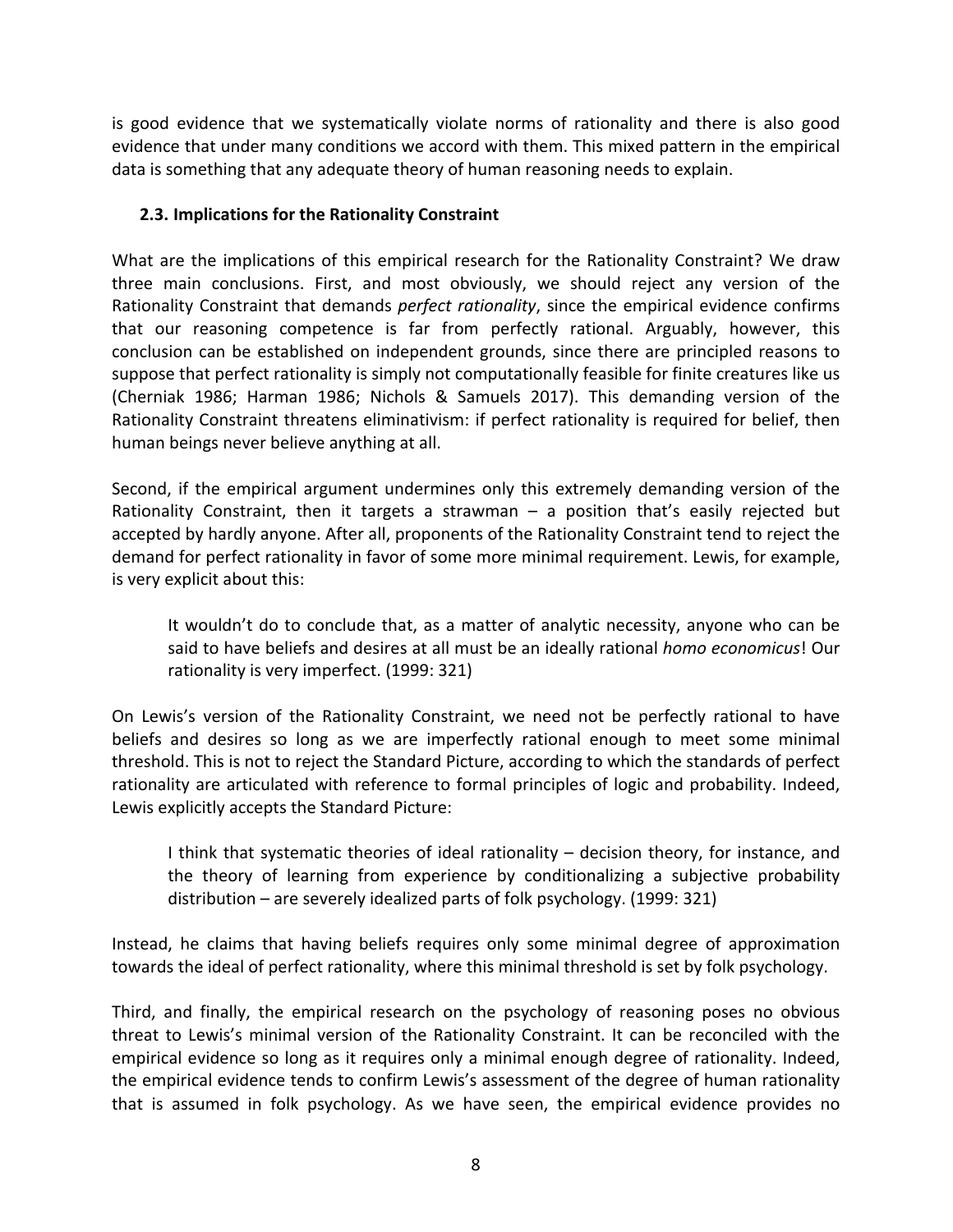support for the radically pessimistic conclusion that we have no rational competence at all. On the contrary, it comports rather well with Lewis's claim that our folk psychology credits us with at least a "modicum of rationality" (1999: 320).

Of course, this response to the empirical challenge prompts an important question. If having beliefs requires that we are rational enough to meet some minimal threshold, then how much rationality is enough? Call this *the threshold question*. An adequate answer to this question need not specify a precise threshold. Presumably, the threshold for minimal rationality is both vague and context sensitive. Even so, we need some answer  $-$  even one that is vague and context-sensitive – to give content to the thesis that there are rationality constraints on belief. Otherwise, the Rationality Constraint risks collapsing into vacuity.

Lewis's answer to the threshold question is that *folk psychology* determines how much rationality we need to have beliefs and desires:

Folk psychology can be taken as a theory of imperfect, near-enough rationality, yet such rationality as it does affirm can still be constitutive. (1999: 321)

The suggestion is that we presuppose a certain degree of rationality in our folk-psychological practice of predicting and explaining people's behavior in terms of their beliefs and desires. We don't need to assume perfect rationality for these purposes, but only some minimal degree of rationality. In order to count as having beliefs and desires, you must be rational enough that your behavior can be reliably predicted and explained in accordance with the principles implicit in folk psychology. In this way, the threshold for minimal rationality is fixed by the predictive and explanatory demands on the success of our folk psychology.

Lewis's answer to the threshold question does not entirely avoid the empirical challenge. After all, the empirical evidence from the psychology of reasoning suggests that we are considerably less rational than folk psychology assumes. While everyone knows that we sometimes make mistakes in reasoning, it is genuinely surprising to learn that we routinely violate even the most basic principles of logic and probability theory. Indeed, modern psychology is replete with surprising empirical discoveries of this kind in which we find that our reasoning and behavior deviates in surprising ways from what our folk psychology would lead us to expect.

This poses a problem for Lewis because he claims that the principles of folk psychology are "platitudes" that are common knowledge among the folk. If the meanings of folk-psychological terms, such as 'belief' and 'desire', are implicitly defined by their role in a theory, then it must be a theory that everyone knows, rather than a theory that is discovered in the laboratory. This is because we understand our folk-psychological terms well enough to know what they mean. If we build scientific discoveries into the theoretical principles that define these terms, then we jeopardize our claim to know what they mean. As Lewis says, "Esoteric findings that go beyond common sense must be kept out, on pain of changing the subject" (1983: 112).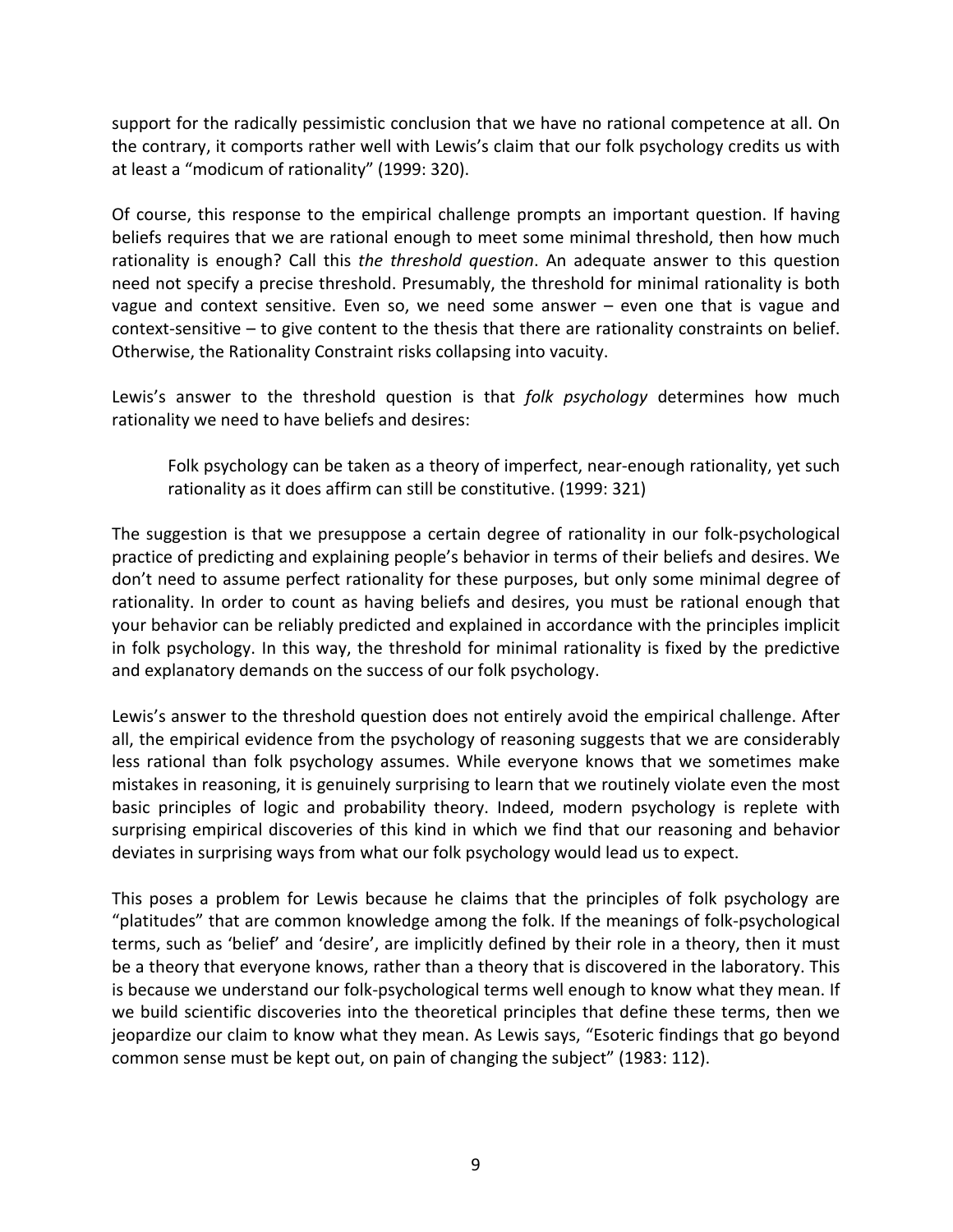The problem is that the empirical facts about human irrationality are surprising: these are "esoteric findings that go beyond common sense". Indeed, they conflict with the expectations set by folk psychology. The fact that these scientific discoveries come as a surprise to us suggests that we are much *less* rational than our folk psychology assumes. But if we violate the minimal standards of rationality that are built into folk psychology, then Lewis's answer to the threshold question threatens eliminativism. On pain of denying that we have beliefs and desires, we may seem forced to reject Lewis's version of the Rationality Constraint.

On reflection, however, this problem is not fatal. Lewis can assuage the problem by exploiting a general feature of his semantics for theoretical terms. According to Lewis's semantics, a theory need not be entirely accurate for its theoretical terms to secure reference. Theoretical terms can refer so long as there are entities that conform *well enough* to the principles of the associated theory. In the case of folk psychology, we can have beliefs and desires so long as we approximate towards satisfying the psychological principles that are implicit in our folk psychology. This answers the empirical challenge by allowing for some discrepancy between folk psychology and our best scientific psychology of human reasoning. As Lewis writes, "An imperfect but near-enough occupant of a folk-psychological role could thereby be an imperfect but near-enough deserver of a folk-psychological name" (1999: 321).

# **3. The Psychopathology of Delusion**

We turn now from the psychology of reasoning to the psychopathology of delusion. In particular, we focus on so-called *monothematic delusions*, which have a single topic and are usually highly circumscribed. Examples include Capgras delusion, in which patients report that someone close to them – typically a spouse or a relative – has been abducted and replaced by an imposter, and Cotard delusion, in which a patient reports that they are dead.

Some philosophers, including Lisa Bortolotti (2010), argue that these monothematic delusions undermine the Rationality Constraint. We've already seen evidence that our ordinary methods of belief-revision are rationally problematic according to standard canons of rationality. But the evidence regarding monothematic delusion seems even worse: these delusional beliefs appear to be isolated from ordinary processes of belief-revision altogether. As such, they present apparent counterexamples to the Rationality Constraint in which delusional patients hold beliefs that are so irrational that they violate even minimal standards of rationality. Call this *the argument from delusion*.

The materials for such an argument are implicit in the standard definition of delusion in the *Diagnostic and Statistical Manual of Mental Disorders* (DSM) published by the American Psychiatric Association:

Delusions are fixed beliefs that are not amenable to change in light of conflicting evidence. (DSM-5 2013: 87)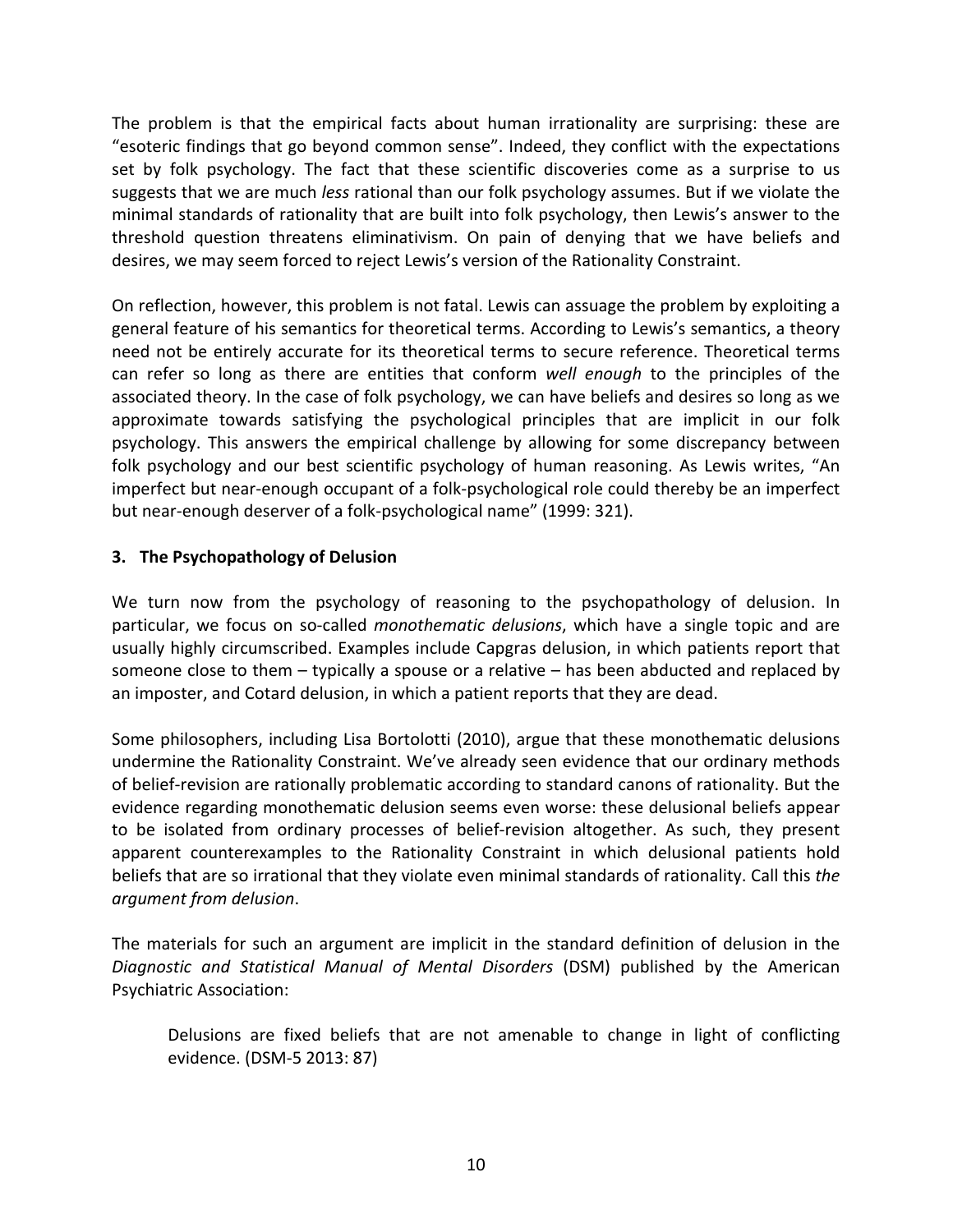First, the DSM endorses a *doxastic conception of delusion*, according to which delusions are instances of belief. And second, the DSM distinguishes delusions from other beliefs in part by their irrationality: they are resistant to rational processes of belief-revision in such a way that they are firmly sustained even in the face of clear and compelling counterevidence. If delusional beliefs flagrantly violate the norms of epistemic rationality in this way, this threatens to undermine the thesis that there are any rationality constraints on belief at all.

We can represent this argument against the Rationality Constraint as an inconsistent triad:

- (1) *The Doxastic Conception of Delusion*: Delusions are beliefs.
- (2) *The Irrationality of Delusional Beliefs*: If delusions are beliefs, then they violate even minimal standards of rationality.
- (3) *The Rationality Constraint*: All beliefs are at least minimally rational.

The argument from delusion maintains that we should we reject the Rationality Constraint by using (1) and (2) to undermine (3). Obviously, this argument is cogent only if it is reasonable to accept (1) and (2). Otherwise, we can resolve the inconsistency by rejecting one of these claims. In this section, we consider and reject two prominent attempts to block the argument from delusion in this way. Nevertheless, we maintain, the argument from delusion fails to undermine minimal versions of the Rationality Constraint defended by Lewis and others.

# **3.1. The Doxastic Conception of Delusion**

One strategy for resolving the inconsistent triad is to reject the doxastic conception of delusion. For example, Gregory Currie and Ian Ravenscroft (2002) argue against the doxastic conception of delusion on the grounds that delusions violate the Rationality Constraint. In effect, they argue from (2) and (3) against (1). On their view, delusions are not beliefs, but psychological states of some other kind – namely, imaginative states that are misidentified as beliefs in acts of metacognitive monitoring.

Why should we follow the DSM in supposing that delusions are beliefs? The doxastic conception of delusion is often defended on broadly functionalist grounds by appealing to similarities between the causal roles of delusion and belief. The argument is that delusions should be classified as beliefs since they function in ways that resemble paradigm cases of belief (Stone & Young 1997; Bayne & Pacherie 2005; Bortolotti 2010).

Why should we suppose, for example, that Capgras patients genuinely believe the delusional hypothesis that their relative has been abducted and replaced with an imposter? First, and most obviously, because this is what they say: they assert with apparent sincerity and conviction that the delusional hypothesis is true. Second, they will sometimes defend their assertions by citing evidence that they take to support the delusional hypothesis, including facts about their own experience. Third, patients sometimes act and react as if they believe the delusional hypothesis: for example, feeling upset or acting aggressively towards the alleged imposter. Finally, delusions sometimes figure in inferences: for example, Young et al. (1992)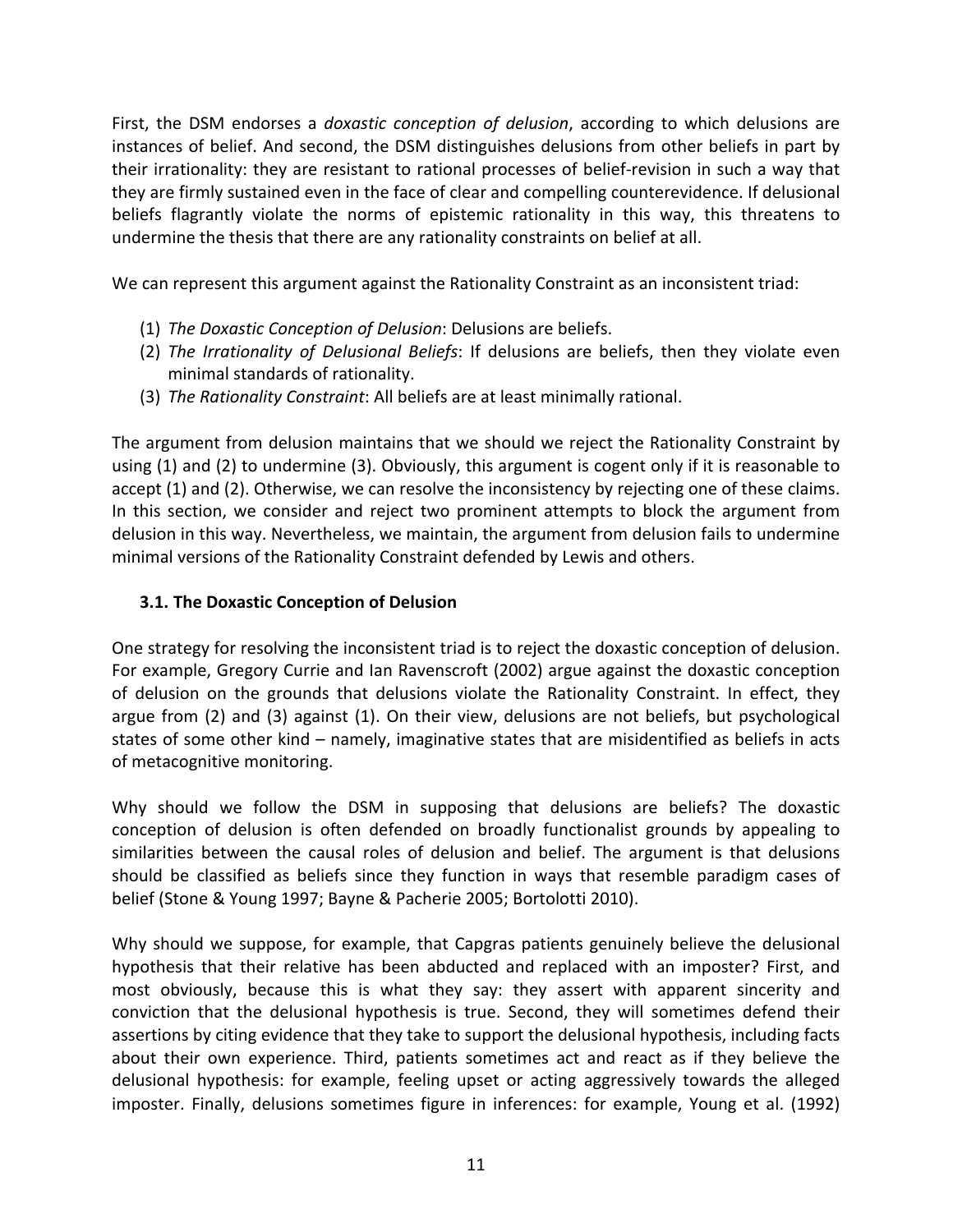note that a patient with Cotard delusion made the following inference while visiting South Africa: (i) it's hot, and (ii) I'm dead, so (iii) I must be in hell. The general point is that delusions play enough of the functional roles that are associated with belief in our folk psychology that they should be classified as beliefs too.

# **3.2. The Irrationality of Delusional Beliefs**

A second strategy for resolving the inconsistent triad is to argue that delusions satisfy the rationality constraints on belief: that is, to argue from (1) and (3) against (2). For example, Brendan Maher (1974) defends the doxastic conception of delusion by arguing that delusional beliefs are rational responses to anomalous experiences. Although he is mainly concerned with polythematic delusions in schizophrenia, we can extend his account to monothematic delusions too. Consider Ellis and Young's (1990) proposal that Capgras delusion involves a kind of *inverse prosopagnosia* in which patients experience diminished affective responses to intact perception of familiar faces. Can we regard the Capgras delusion as an epistemically rational response to an anomalous experience in which you see someone who looks just like your relative but who nevertheless seems unfamiliar?

Let's distinguish two hypotheses about the etiology of the Capgras delusion. First, consider the *explanatory hypothesis*, which says that delusional beliefs are based on abductive inference. On this view, the patient with Capgras delusion believes their relative has been replaced by an imposter because they regard this as the best explanation of why this person who looks just like their relative nevertheless seems unfamiliar. The problem is that this abductive reasoning is not epistemically rational, since the explanatory hypothesis is extremely improbable given the available evidence. There are much better explanations of why this person looks unfamiliar that are overwhelmingly more probable given the available evidence  $-$  for instance, my spouse seems unfamiliar because I've suffered a brain injury that diminishes my affective responses.

Second, consider the *endorsement hypothesis*, which says that delusional beliefs are based on endorsing the representational contents of perceptual experience. On this view, the patient with Capgras delusion endorses the content of an anomalous experience, which represents that this person who looks just like their relative is really someone else. This hypothesis is problematic for several reasons. First, it relies on the controversial assumption that perceptual experience represents the identities of specific individuals, rather than merely their visible properties (see Byrne and Siegel 2017). Second, it fails to explain aspects of delusional belief that go beyond the content of perceptual experience, such as the belief that one's relative has been abducted. And third, it fails to explain why delusional beliefs are routinely maintained in ways that are unresponsive to defeating evidence, as when patients with the Cotard delusion maintain that they are dead even while acknowledging that their heart is still beating.

On either hypothesis, monothematic delusion involves serious defects in epistemic rationality. Anomalous experience may contribute towards explaining the Capgras delusion, but it cannot be the whole story. After all, patients with damage to the ventromedial prefrontal cortex experience diminished affective responses to intact perception of familiar faces without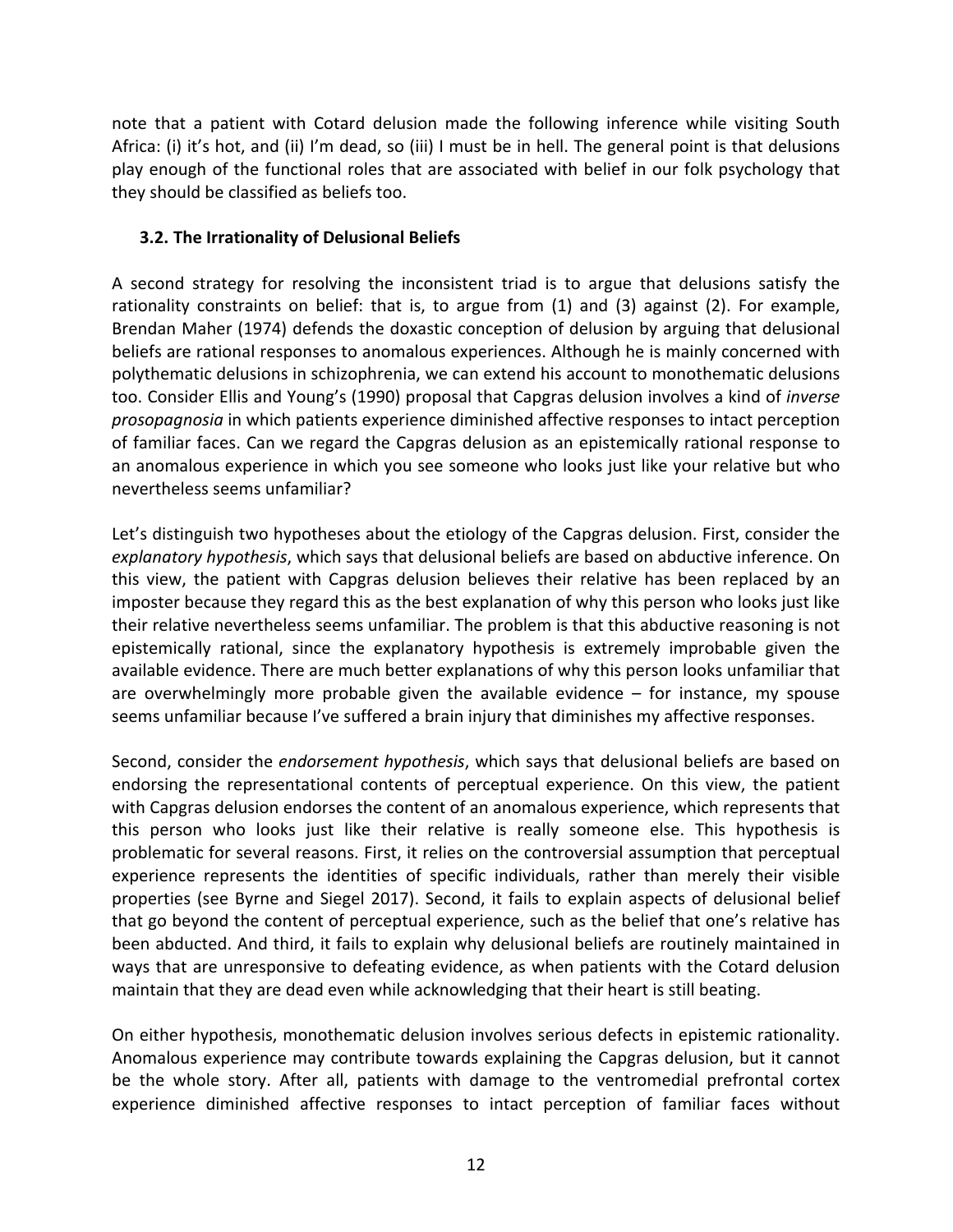experiencing the Capgras delusion (Tranel et al. 1995). This motivates *two-factor theories* of monothematic delusion, which supplement the appeal to anomalous perception with some rational defect in cognition, such as a bias towards observational adequacy or a deficit in belief evaluation (e.g. Stone and Young 1997; Davies et al. 2001). While the exact nature of this cognitive factor is disputed, it remains plausible that monothematic delusions typically involve serious violations of the norms of epistemic rationality. Any defense of the doxastic conception of delusion needs to acknowledge this much.

# **3.3. The Rationality Constraint**

A third strategy for resolving the inconsistent triad is advocated by proponents of the argument from delusion. On this view, we should argue from (1) and (2) against (3). For example, Lisa Bortolotti (2010) defends the doxastic conception of delusion by abandoning rationality constraints on belief. Thus, she writes:

Instead of establishing that delusions are not beliefs on the basis of the rationality constraint on belief ascription, we should be open to rejecting the constraint because delusions and other irrational beliefs get ascribed and play the same role as rational beliefs in underpinning explanation and prediction of behaviour in intentional terms. (2010: 8)

What should we make of this? Once again, it's crucial to distinguish versions of the Rationality Constraint that demand perfect rationality from those that merely demand minimal rationality. Clearly, the argument succeeds in undermining the most demanding versions of the Rationality Constraint, but these demanding versions are rarely endorsed, since they are implausible on independent grounds. As we've seen, proponents of the Rationality Constraint, such as Lewis, typically endorse a rather more minimal constraint on rationality. And here the argument from (1) and (2) against (3) seems rather less compelling, since it is not at all clear that delusions violate this minimal rationality constraint.

One way to bring out the problem is to notice how Bortolotti's argument for the doxastic conception of delusion implicitly assumes some minimal version of the Rationality Constraint. She argues that delusions are beliefs because they satisfy various constitutive constraints on the functional role of belief, including the following:

Beliefs have relations with the subject's other beliefs and other intentional states. Beliefs are sensitive to the evidence available to the subject. Beliefs are manifested in the subject's behavior. (2010: 12)

At the same time, she contrasts these minimal functional constraints on belief with the more demanding rationality constraints listed below:

Beliefs are procedurally rational if they are *well*-integrated in a system with other beliefs or intentional states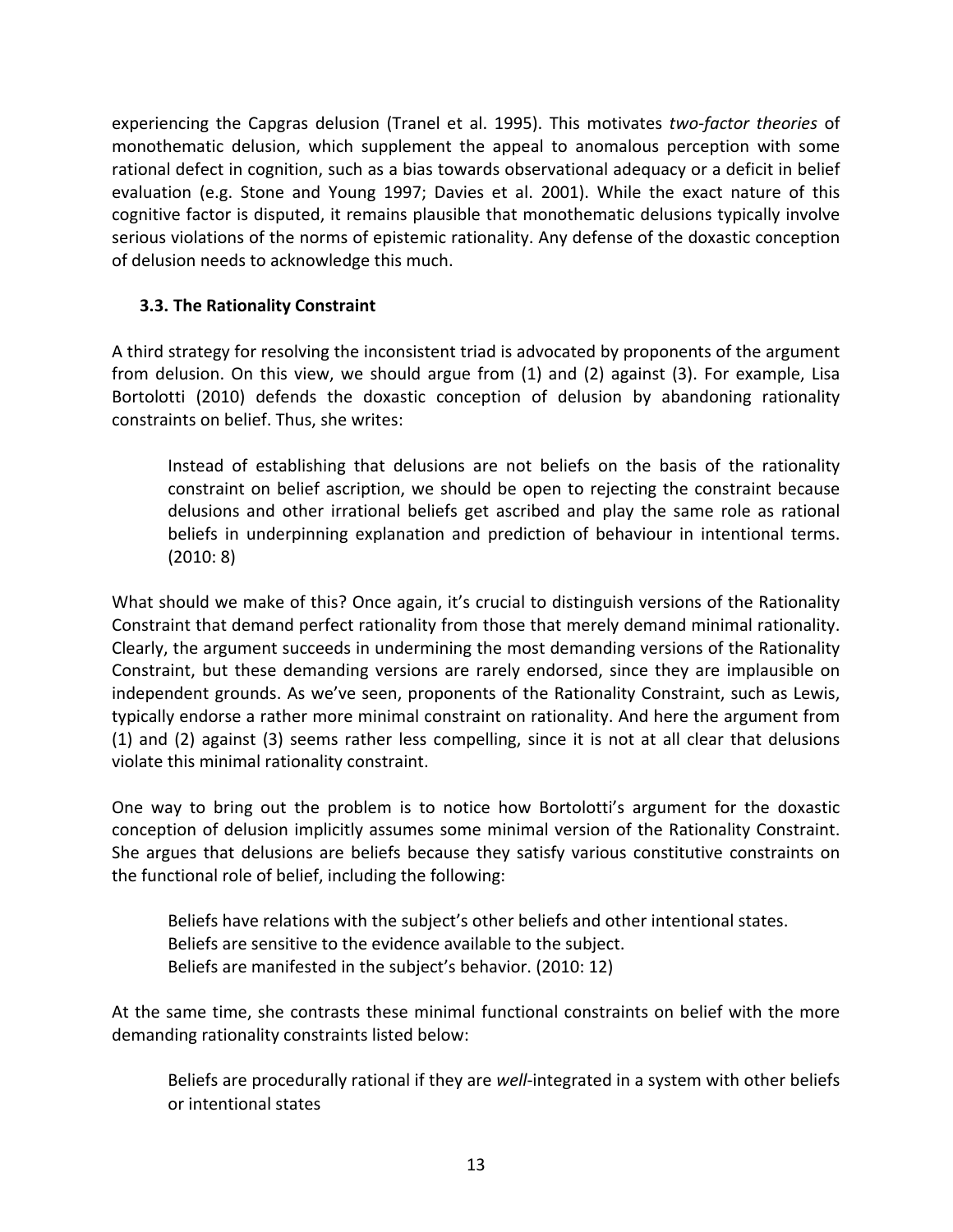Beliefs are epistemically rational if they are *well*-supported by and responsive to the available evidence.

A subject is agentially rational if she can endorse beliefs by giving *good* reasons in support of their content, and by acting in a way that is *consistent with* and *explicable by* their content. (2010: 14)

We can draw this contrast because rationality comes in degrees: one's beliefs can be rationally sensitive to evidence, integrated with other beliefs, and manifested in behavior without exhibiting these rational virtues to a very high degree. Nevertheless, it would be a mistake to suppose that Bortolotti's functional constraints on belief have nothing to do with rationality. Although she doesn't explicitly use normative language in stating these constraints, we need to make normative assumptions in order to give them any substance. As stated, they remain crucially underspecified. We need to ask how exactly your beliefs must be sensitive to evidence, integrated with other beliefs, and manifested in behavior. Presumably, not just any causal relations will do no matter how crazy they are. That would impose no significant functional constraint on belief at all. Instead, these causal relations must be at least minimally rational. If so, then Bortolotti cannot abandon all rationality constraints on belief. On the contrary, her argument for the doxastic conception of delusion assumes that there are at least some minimal rationality constraints on belief.

This reveals a tension between Bortolotti's argument for the doxastic conception of delusion and her argument against the Rationality Constraint. The functional similarities between belief and delusion undercut the reasons for supposing that delusions provide any special threat to the Rationality Constraint. After all, as Bortolotti argues, the irrationality of delusion is continuous with the irrationality of ordinary, non-pathological cases of belief, including superstition, racial prejudice, and self-deception. She writes:

The irrationality of delusions is not different in kind from the irrationality of everyday beliefs. Delusions are on a continuum with irrational beliefs, and you are likely to find them towards the 'very irrational' end of the line. (2010: 260)

If the irrationality of delusions is continuous with the irrationality of ordinary belief, then we don't need empirical evidence from the psychopathology of delusion in order to provide counterexamples to the rationality constraint. Ordinary examples of irrationality will suffice.

What this means, however, is that Bortolotti's argument against the Rationality Constraint succeeds only on an implausibly demanding conception of its strength. If the standards of rationality required for belief are very demanding, then they are violated even in ordinary cases of irrational belief, which means we don't need delusions to generate counterexamples. But if the required standards of rationality are minimal enough to be satisfied in ordinary cases, then arguably they are satisfied in pathological cases as well. After all, the irrationality of delusion is continuous with the irrationality of ordinary belief.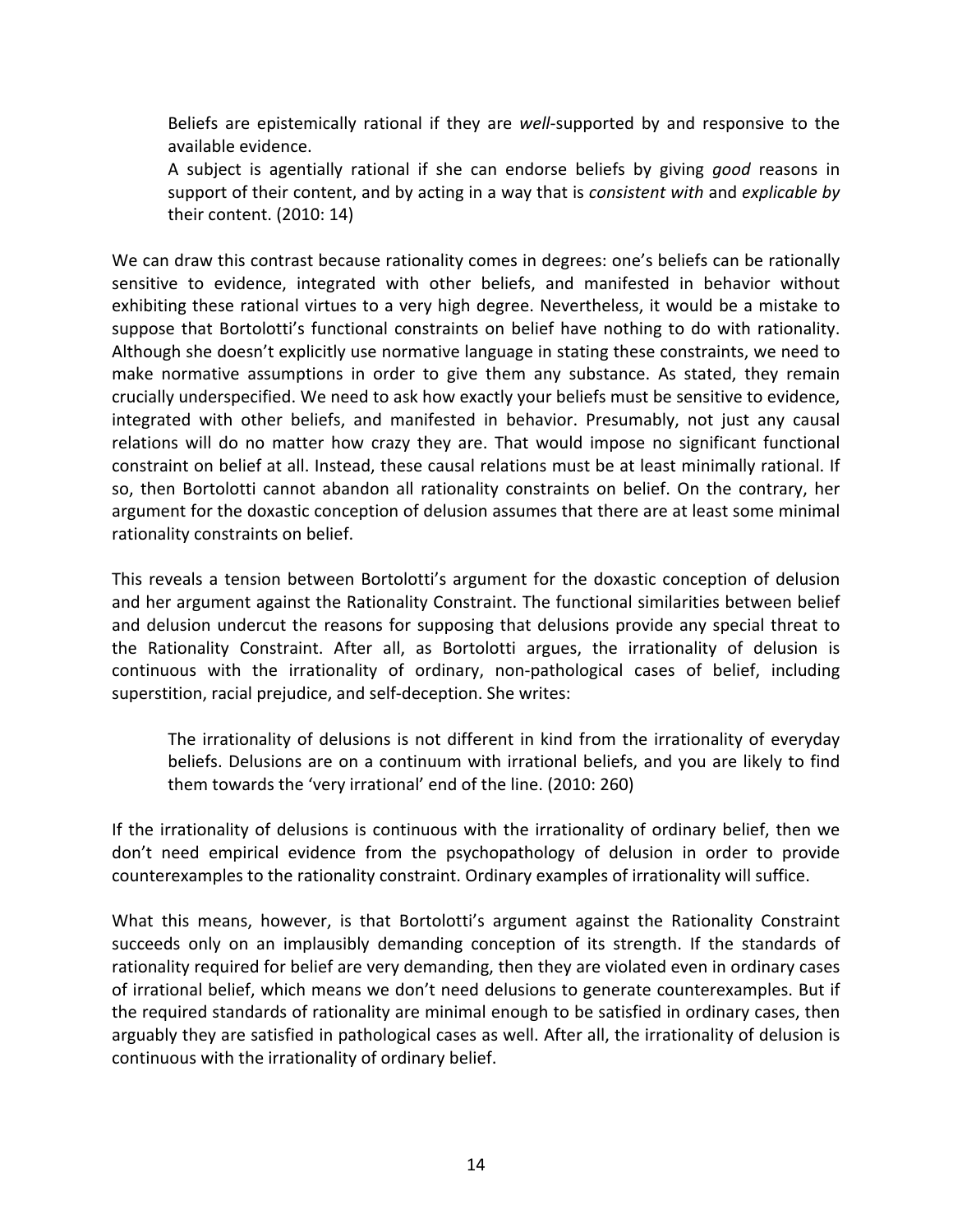In conclusion, delusions pose no more of a threat to the Rationality Constraint than ordinary cases of irrational belief. If we operate with sufficiently minimal standards of rationality, then we can resolve the inconsistent triad by rejecting (2) while endorsing (1) and (3). Moreover, we can do this while still recognizing that delusional beliefs are epistemically irrational. Although delusional beliefs are perhaps more egregiously irrational than ordinary beliefs, the difference is one of degree rather than kind. The empirical challenge from the psychopathology of delusion fails, since the functional similarities between belief and delusion suggest that delusions are not so egregiously irrational that they fail to meet some very minimal threshold. Once again, the empirical evidence is not only consistent with the thesis that delusions are minimally rational; it coheres with it rather well.

#### **4. The Continuity Argument**

So far, we've argued that neither the psychology of reasoning nor the psychopathology of delusion poses any serious problem for Lewis's minimal version of the Rationality Constraint. Indeed, in both cases, we suggested that the empirical evidence coheres rather well with Lewis's own assessment of the extent of human rationality. For he claims that we need not be perfectly rational so long as we are rational enough to meet some minimal threshold.

To put pressure on the Rationality Constraint, we need to move from actual cases of human irrationality to more extreme cases of irrationality that are non-actual but nevertheless conceivable. In this section, we argue that there are conceivable cases of *mad belief* in which communities of alien madmen have beliefs whose causal roles are not even minimally rational. Of course, the danger in moving from empirical arguments to conceivability arguments is that it becomes too easy to deny that these extreme forms of irrationality are genuinely conceivable. However, we'll support our claims about conceivability by appealing to the continuum between actual and non-actual cases of irrationality. Our strategy is to move, via successive coherent transitions, from empirical evidence about actual cases of irrationality in human beings to intuitions about conceivable cases of irrationality in alien madmen. We call this the *Continuity Argument*, since we put significant weight on the continuity between actual and counterfactual cases of irrationality.

Cases of irrationality fall on a continuum: some departures from perfect rationality are more egregious than others. Given this continuum, it seems *ad hoc* and unprincipled to insist on some minimal threshold for rationality that is weak enough to include all actual cases of irrationality but strong enough to exclude our counterfactual cases. We contend that there is no such threshold built into our ordinary concepts of belief and desire. There may be contingent empirical limits on how far we actually depart from the ideal of perfect rationality, but there are no principled conceptual limits on how far any possible believer may depart from the ideal. The assumption of rationality is not so central to our concept of mind that we cannot coherently conceive of Lewisian madmen whose beliefs are not even minimally rational.

Our argument proceeds in three steps. The first step is to explain why the doxastic conception of delusion remains plausible in actual cases of Capgras delusion, despite considerable variation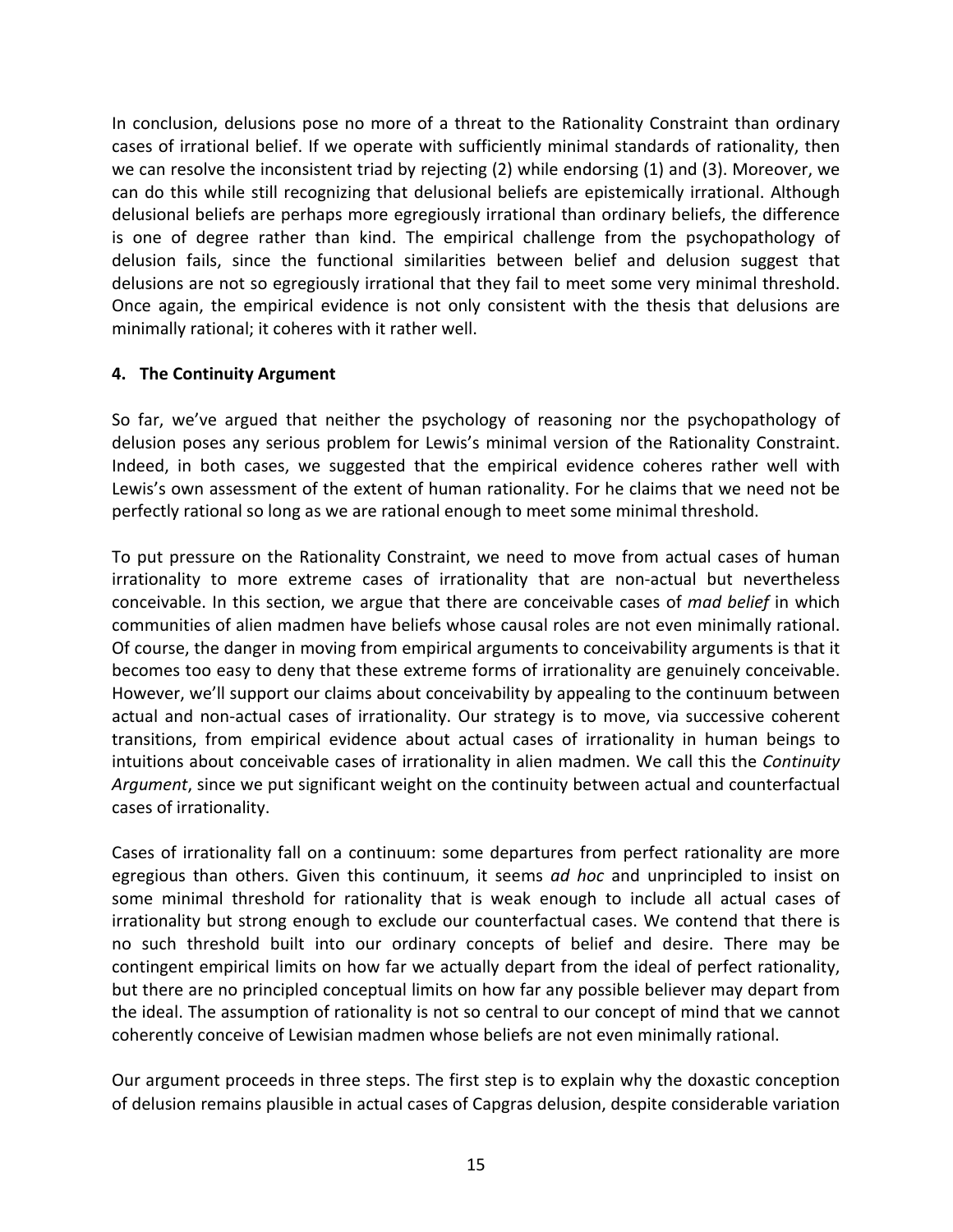in the extent to which rational functions of belief are preserved. In all actual cases, patients make assertions that express their feeling of conviction that the delusional hypothesis is true. The second step is to argue that this rationale for the doxastic conception of delusion extends to counterfactual cases of mad belief in which all the rational functions of belief are excised. Finally, the third step is to extend the madness from individual beliefs to whole belief-systems and from individual believers to whole communities.

We claim that these madman scenarios are coherently conceivable. If conceivability is a guide to possibility, then this is defeasible evidence that the scenarios are genuinely possible. But we take no stand here on the relationship between conceivability and possibility. Our claim is simply that there is no conceptual incoherence in the hypothesis that a community of Lewisian madmen might have beliefs that are not even minimally rational. This is enough to cast serious doubt on Lewis's claim that it is an analytic truth that our beliefs must be rational enough to meet some minimal threshold.

# **4.1. Capgras Delusion**

The first step in our argument begins with actual cases of Capgras delusion. As we saw in §3, patients with Capgras delusion hold beliefs that are deeply irrational. At the same time, we must acknowledge that some rational functions of belief are preserved in Capgras delusion. Delusional beliefs continue to play some minimally rational role in responding to evidence, guiding behavior, and integrating with other beliefs in inference. Hence, these cases do not constitute clear counterexamples to the Rationality Constraint so long as the threshold for minimal rationality is set low enough.

Crucially, however, Capgras patients vary in the extent to which the rational functions of belief are preserved in their actions and reactions. Some are disposed to act and react in predictable ways given the content of their delusional belief: for example, feeling upset or exhibiting hostility towards the alleged imposter. And yet many patients appear wholly unmoved by their delusional belief: they display no concern about the fate of the abducted spouse and seem content to live alongside the alleged imposter as if nothing untoward had happened.

Such cases present a challenge for the doxastic conception of delusion. Given the varying degrees of rationality exhibited in actual cases of Capgras delusion, why should we have any confidence that they all satisfy minimal rationality constraints on belief? If believing a hypothesis is simply a matter of having a functional state that occupies enough of the causal role associated with belief in our folk psychology, then some cases of Capgras delusion would seem to be borderline cases at best. Perhaps, as Eric Schwitzgebel (2012) suggests, these are "in-between" cases in which it's indeterminate whether the delusion plays enough of the right causal role to count as a genuine belief.

In our opinion, however, Schwitzgebel's view underestimates the plausibility of the doxastic conception of delusion. Perhaps the most compelling point in its favor is that delusional patients *assert,* with apparent sincerity and conviction, that the content of the delusion is true.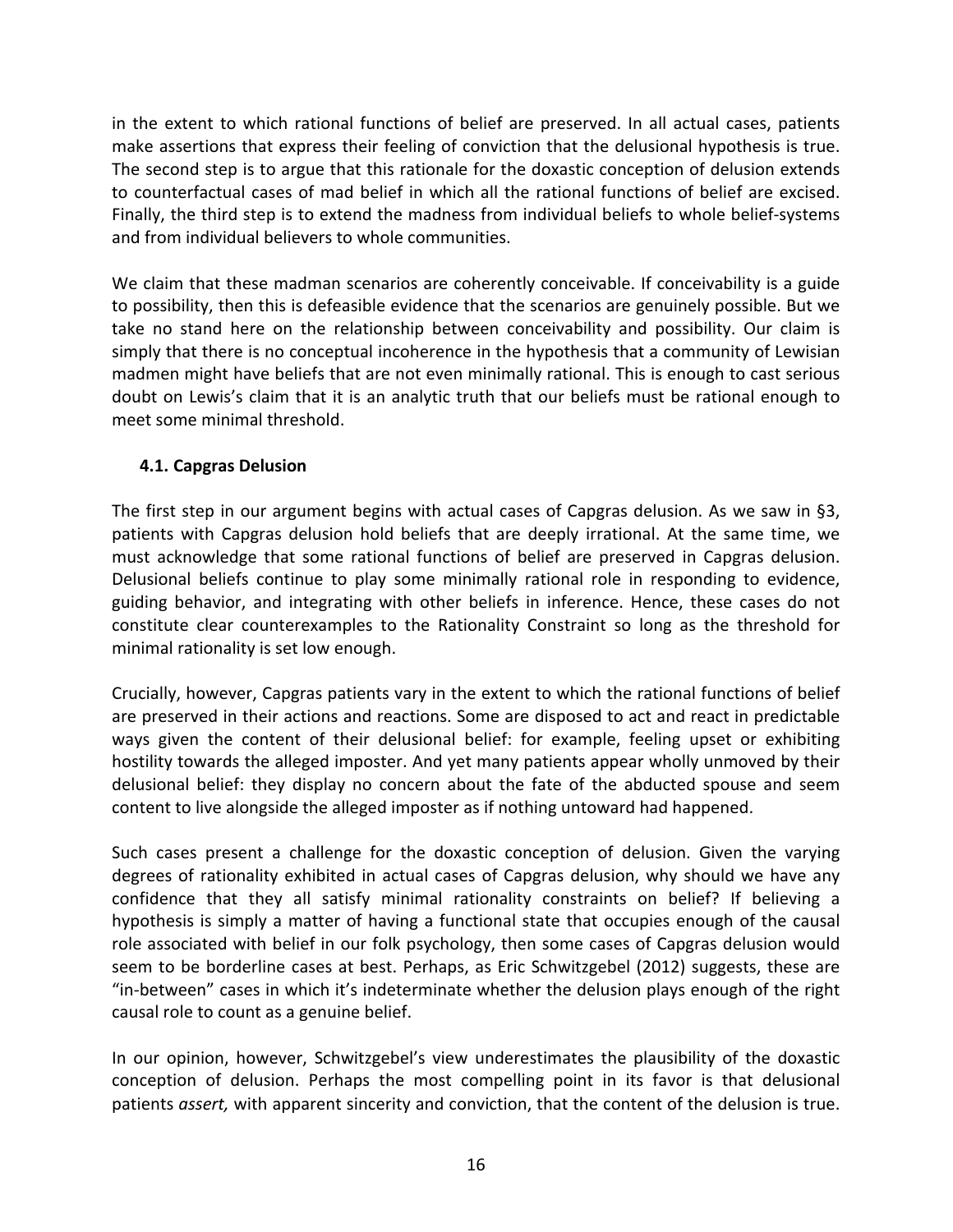In their seminal defense of the doxastic conception, Tony Stone and Andy Young rest significant weight on this point:

Individuals experiencing the Capgras or Cotard delusion appear to be *sincere* when they make assertions about imposters, or about themselves being dead. Again, Quine (1990) has pointed out that asking is the easiest way to find out what someone believes so long as you can assume your informer's sincerity. In the absence of contrary evidence, and given that such patients provide consistent answers to questions about their delusions, we therefore maintain that these sincere assertions provide a prima facie reason for thinking that the patients are expressing a belief, albeit with bizarre content. (1997: 354).

As Stone and Young note, we treat apparently sincere and steadfast assertion as evidence that settles the question of what someone believes. But this is not easy for Schwitzgebel's view to explain either in cases of delusion or in non-pathological cases, such prejudice and superstition. After all, assertion is merely one kind of verbal behavior that must be weighed against the rest of an individual's verbal and non-verbal behavior. But then why should we give any privileged role to the speech act of assertion in our ordinary practices of belief-ascription?

We suggest that this is because belief has a phenomenal dimension and not just a causal one. One aspect of believing a hypothesis is being disposed to *feel conviction* that the hypothesis is true. We express our feelings of conviction in assertion, at least when we are sincere, and we expect others to do the same. So, when someone asserts that *p* with apparent sincerity, we treat this as evidence that they feel convinced that *p*. And, crucially, we treat the disposition to feel conviction that *p* as a sufficient condition for believing that *p*. That is why we treat their apparently sincere assertions as evidence that delusional patients believe what they say. Their linguistic behavior is compelling evidence that they are disposed to feel conviction that that the delusional hypothesis is true, notwithstanding the conflict with other aspects of their linguistic and non-linguistic behavior. As we argue in §4.2, nothing more is required for believing that *p* than being disposed to feel convinced that *p* when you consciously consider whether *p* is true.

Schwitzgebel argues on independent grounds that the disposition to feel conviction that *p* is not sufficient for believing that *p*. He gives the example of Juliet, a philosophy professor who feels convinced that all races are equal in intelligence, and consistently affirms as much in discussion, but who is systematically racist in her spontaneous reactions, unguarded behavior, and judgments about particular cases. According to Schwitzgebel, this is an "in-between" case: it's indeterminate whether Juliet believes that all races are intellectually equal.

We are not persuaded by this example. If we say it's false, or indeterminate, that Juliet believes what she asserts, then we deprive ourselves of the resources to explain her linguistic behavior. Why does she consistently assert that all races are intellectually equally? The obvious explanation  $-$  and, we maintain, the correct one  $-$  is that she gives sincere expression to what she believes. This is not to deny that Juliet also holds conflicting beliefs. Indeed, Schwitzgebel asks us to imagine that Juliet is prone to make judgments about particular cases that conflict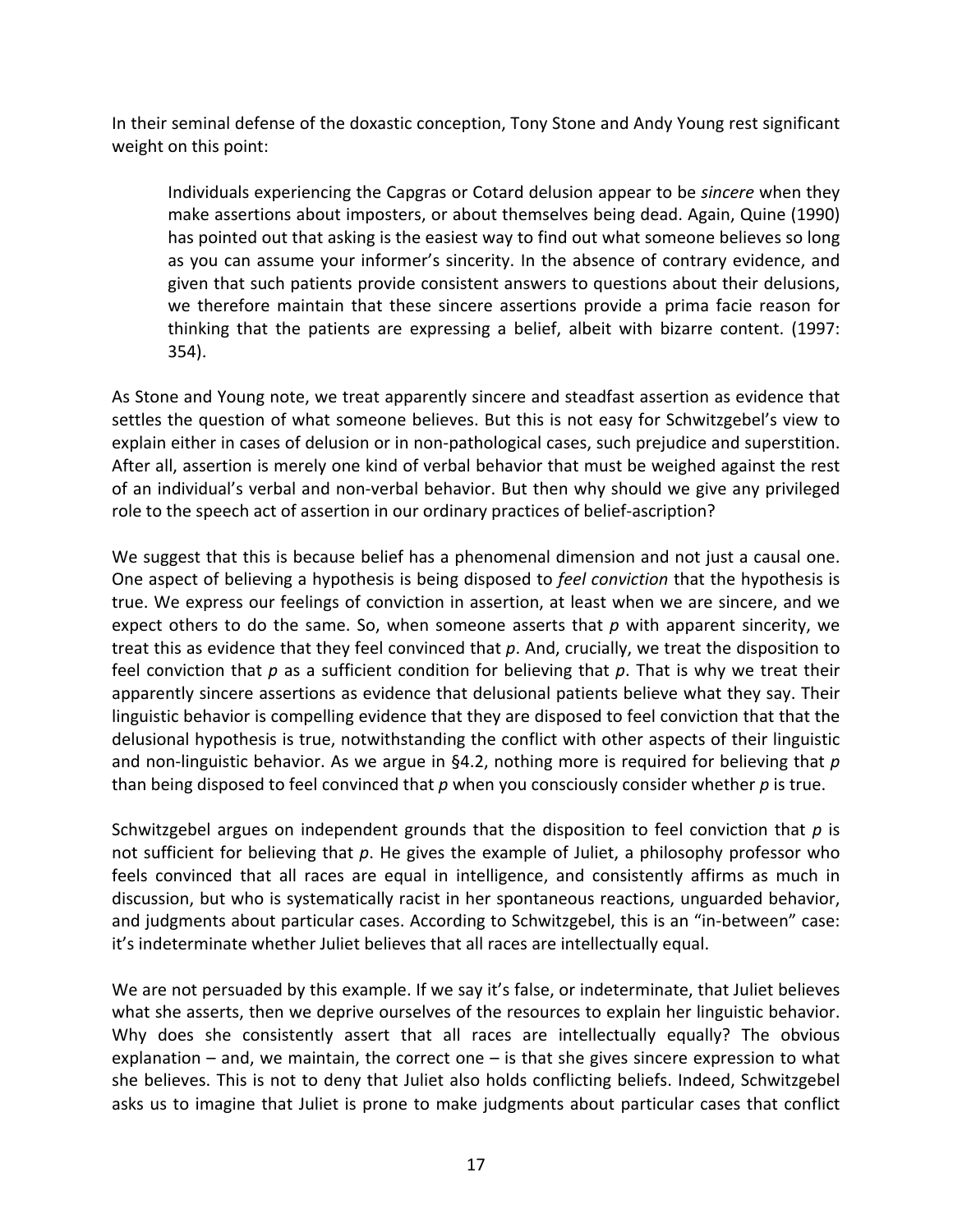with her general belief in racial equality. And this goes some way to explain the tendency to deny that Juliet really (or wholeheartedly) believes what she asserts to be true. After all, there is some inconsistency – or other rational tension – within her belief system.

We need not deny, of course, that patients with Capgras delusion have similar rational tensions within their belief system. We are concerned only to maintain that they believe the delusional hypothesis that they affirm in speech. Our claim is that they are using the speech act of assertion in the normal way to give sincere expression to their belief that the content of their assertion is true. Although patients with Capgras delusion vary considerably in their degree of rationality, they all share a common phenomenal core – namely, the disposition to feel conviction that the delusional hypothesis is true. This phenomenal core is what unifies all actual cases of Capgras delusion.

# **4.2. From Capgras Delusion to Mad Belief**

The next step in our argument moves from actual to counterfactual cases of delusion. In actual cases, some of the rational functions of belief remain intact, although individual cases vary in how much rationality is preserved. In some cases, the only remaining vestige of the rational profile of belief is the disposition to affirm its content in speech. We can now imagine a more extreme version of the Capgras delusion – *super-Capgras delusion* – in which all the rational functions of belief are excised, including its rational role in speech. Crucially, however, we hold fixed the patient's disposition to feel conviction that the delusional hypothesis is true.

As we envisage this example, the patient with super-Capgras delusion is disposed to feel utterly convinced that the delusional hypothesis is true when he consciously entertains it. At the same time, however, his feelings of conviction have no intelligible basis in evidence and play no minimally rational role in reasoning, action, or speech. These cognitive feelings are "mad" in the technical sense that Lewis (1983: 122) defines: they don't play the causal roles that feelings of conviction normally play in human psychology. On one version of the case, they are *epiphenomenal*: they play no causal role in the patient's psychology at all. On another version, they play a highly *eccentric* causal role. Either way, and however we fill in the details of the case, it remains plausible that these delusions are beliefs insofar as they dispose their subjects to feel convinced that their contents are true. Hence, there are conceivable cases of *mad belief*.

When we imagine this case, it is important to consider how things seem from the patient's own perspective. From the third-person perspective of a radical interpreter, it remains obscure what the patient believes, since their linguistic and non-linguistic behavior is completely haywire. And yet we cannot lose sight of the fact that, from the patient's own perspective, it seems evident that the delusional hypothesis is true. The patient may reach this conclusion and use it in reasoning in ways that seem utterly bizarre to us. But none of this shakes his own firm and stable feeling of conviction that the delusional hypothesis is true.

Someone might protest that this scenario is not conceivable at all. In response, however, we can surely imagine scenarios in which the phenomenal character of an experience is dissociated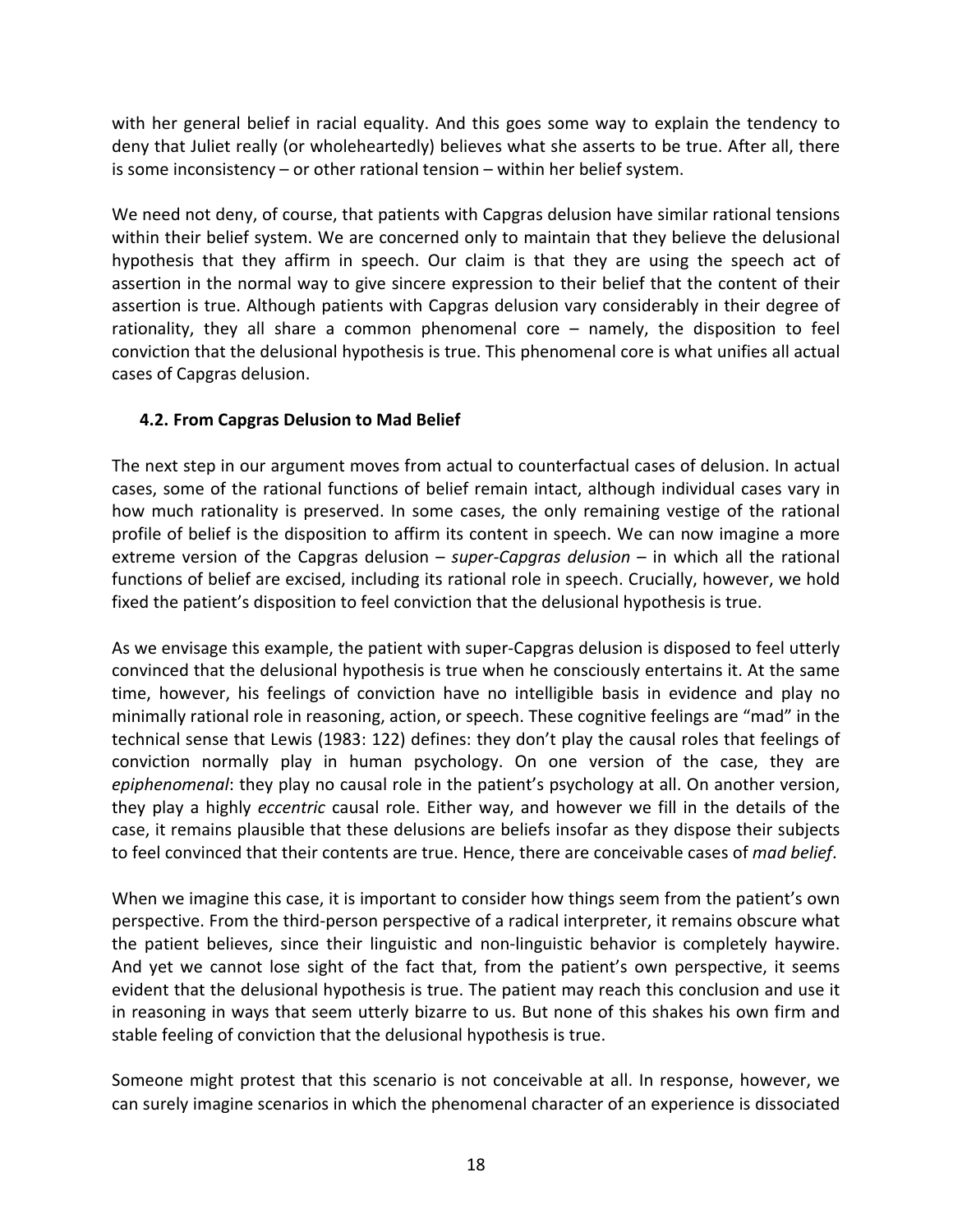from its normal causal role. For example, we can imagine *zombies* in which the causal role of pain is played without any feeling of pain. And, conversely, we can imagine *madmen* in whom the feeling of pain plays an abnormal causal role. As Lewis writes:

There might be a strange man who sometimes feels pain, just as we do, but whose pain differs greatly from ours in its causes and effects. (1983: 122)

If we can imagine feelings of pain in the absence of their normal causal role, as Lewis concedes, then we can do the same for feelings of conviction.

Like other experiences, the feeling of conviction is an *intentional state*: in other words, it has an intentional content. You cannot experience the feeling of conviction without thereby feeling conviction that some content is true. Moreover, it's plausible that the phenomenal character of the experience reflects its content: for instance, what it's like to feel convinced that *p* is different from what it's like to feel convinced that *not-p* or to feel convinced that *p* only if *q*. When external circumstances are held fixed, the phenomenal character of the experience varies depending on which content you feel convinced is true. This leads some philosophers to argue that the phenomenal character of cognitive experience plays an essential role in determining its content, perhaps in combination with some causal contribution from the external environment (Strawson 1994; Siewert 1998: Ch. 8; Horgan and Tienson 2002; Pitt 2004; Smithies 2019: Ch. 4).

Obviously, the task of defending any specific theory of content is one that goes beyond the scope of the current paper. Our main goal here is to pose a challenge for Lewis's analytic functionalism, which he intends as a theory of contents as well as attitudes, rather than to defend an alternative theory. If our challenge succeeds, this poses a problem not only for Lewis's analytic functionalism, but also for many other functional role theories of content that are inspired by it. Nevertheless, the appeal to constitutive functional roles is not the only resource available for giving a theory of content. In particular, as we just noted, one attractive option combines an appeal to the phenomenal character of experience with causal relations to the external world. There may be other options too. However, we must leave the task of developing a theory of content for another occasion.

Another objection is that although we can imagine madmen whose feelings of conviction play eccentric causal roles, we do not thereby succeed in imagining cases of *mad belief*. But if we can imagine mad pain, then why not mad belief too? Some philosophers who reject the functional analysis of phenomenal consciousness nevertheless express sympathy for a functional analysis of cognition (e.g. Block 1978). But what justifies this asymmetry? And why think Lewisian madmen are any less capable of holding beliefs than feeling pain?

One possible answer is that pain is a feeling that has phenomenal character, whereas belief is a dispositional state that can persist through time without impacting the stream of phenomenal consciousness. In response, however, our dispositional beliefs are disposed to manifest themselves in phenomenal consciousness as occurrent feelings of conviction. And these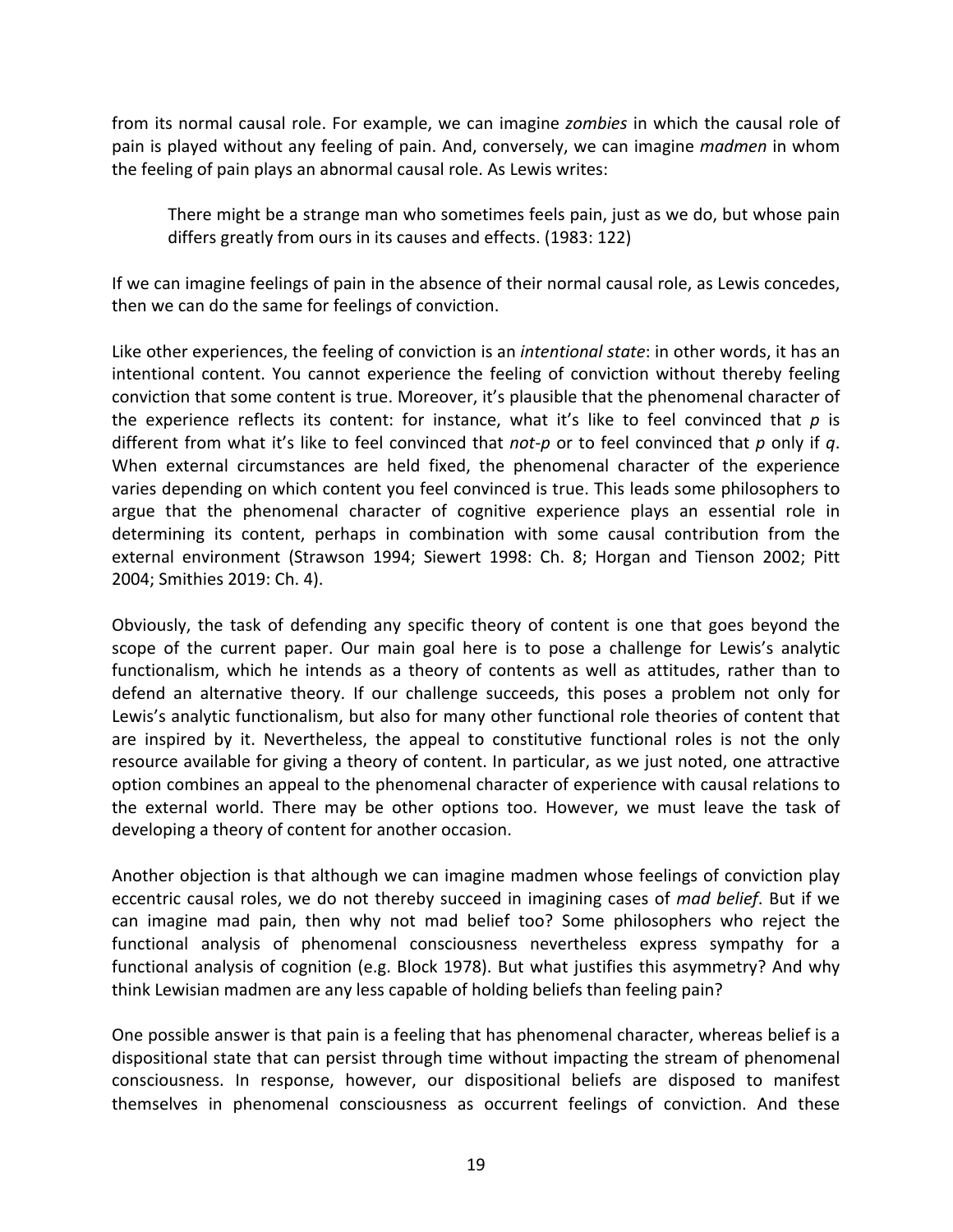cognitive feelings do have phenomenal character: there's something it's like to feel convinced that something is true. If occurrent feelings of conviction are instances of belief – what philosophers sometimes call 'occurrent beliefs' – then this is already enough to establish the conceivability of mad belief. Alternatively, we might construe belief as a standing dispositional state, which is distinct from its occurrent manifestations in phenomenal consciousness. Here, again, we can allow for cases of mad belief by divorcing the disposition to feel conviction from its normal causal role.

Eric Schwitzgebel (2012) claims that mad belief is inconceivable on the grounds that belief is a *multi-track disposition*. Although beliefs are disposed to manifest themselves in phenomenal consciousness as feelings of conviction, they are also disposed to manifest themselves in other ways, including action and reasoning. And, crucially, Schwitzgebel maintains that all of these dispositions – or enough of them – are essential to belief. This means that a Lewisian madman who is disposed to feel conviction that *p* doesn't count as believing that *p* because his states don't play enough of the other functional roles associated with our folk concept of belief. At best, it's indeterminate whether or not the madman believes that *p*.

As we saw in §4.1, however, Schwitzgebel's account generates implausible verdicts in some actual cases of Capgras delusion. It's plausible that all Capgras patients believe the delusional hypothesis, since they assert that it's true with apparent sincerity and conviction. And yet Schwitzgebel's account implies that this is not determinately true, since many Capgras patients are not disposed to act and react as if their assertions are true. What these cases seem to reveal is that the disposition to feel conviction, as expressed by the sincere assertion that *p*, carries more weight in our ordinary practices of belief-ascription than other aspects of the normal functional role of belief. That is why we can generate cases of mad belief by holding fixed the phenomenal disposition to case feelings of conviction, while varying other aspects of its functional role.

Unlike Schwitzgebel, Lewis does not dispute the conceivability of mad belief. On the contrary, he explicitly acknowledges that madmen can have beliefs and desires as well as feelings of pain. For example, in the postscript to "Radical Interpretation", he writes:

In "Mad Pain and Martian Pain", I argued that a "madman" might be in pain not because his state occupied the causal role of pain in him but rather because that state occupies that role, for the most part, in members of the kind to which he belongs. The same possibility should be recognized for attitudes as well. Karl might believe himself a fool, and might desire fame, even though the best interpretation of Karl considered in isolation might not assign those attitudes to him. (1983: 119)

In §4.3, we criticize Lewis's attempt to reconcile this concession with his analytic functionalism.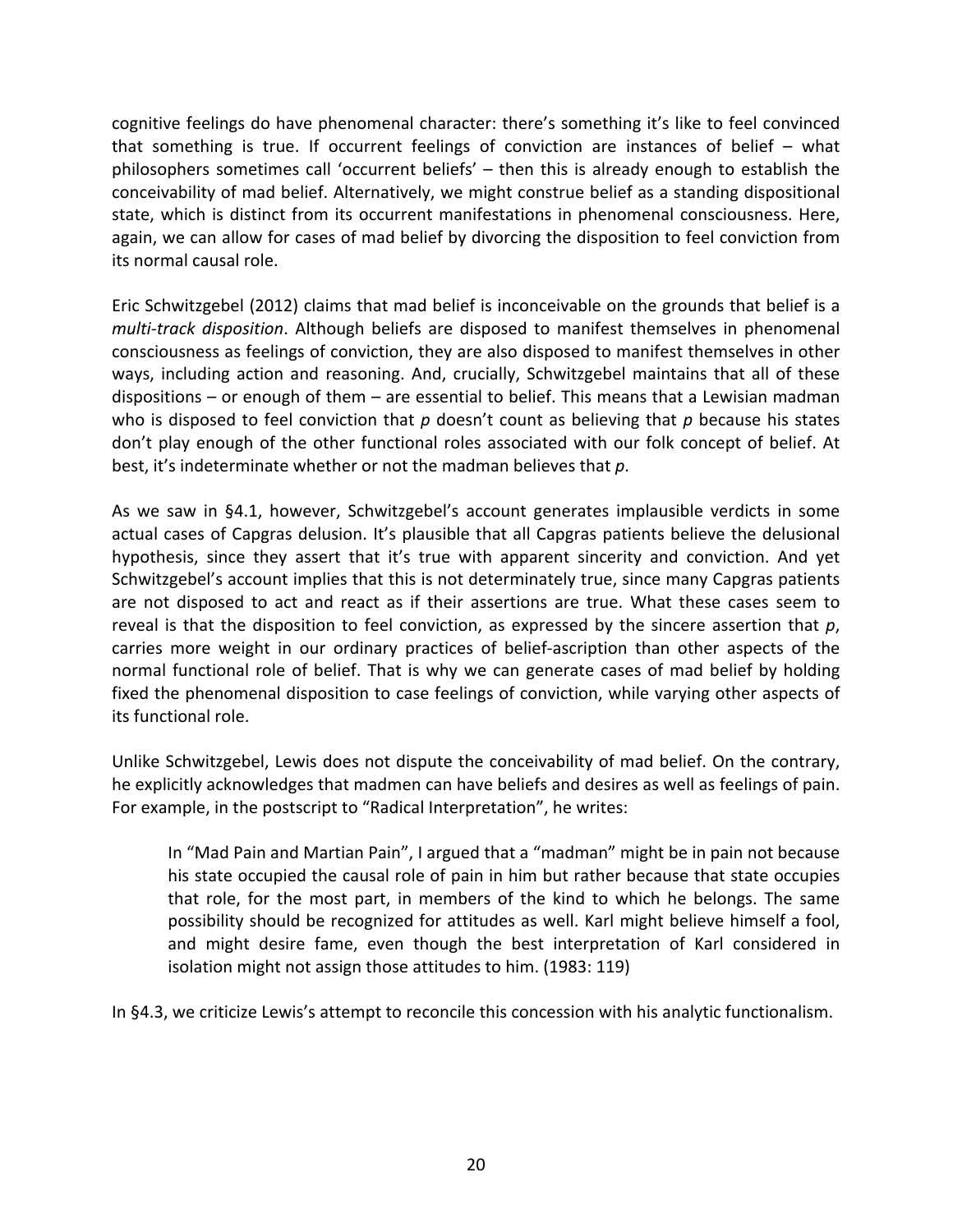#### **4.3. From Mad Beliefs to Mad Believers**

The third and final step in our argument extends the madness from individual beliefs to whole systems of belief and from individual believers to whole communities of believers.

One surprising feature of Capgras delusion is the way in which failures of rationality are localized to a specific topic. As Stone and Young note:

It is characteristic of people suffering from the Capgras delusion that their bizarre beliefs can be highly circumscribed – they have an island of irrationality within a sea of rationality. (1997: 357)

The same is true in our example of super-Capgras delusion. But if we can imagine mad beliefs that are circumscribed in this way, then we can imagine a madman whose entire system of beliefs is infected with madness. In this madman, there is no trace of the rational function of belief anywhere in his psychology. Nevertheless, it remains plausible that the madman has beliefs insofar as he experiences occurrent feelings of conviction when he consciously entertains their contents and considers whether they are true. It's just that these feelings of conviction play no minimally rational role in his action, speech, or reasoning.

Going further, we can imagine a whole community composed exclusively of madmen. As we use the term, following Lewis, a madman's *community* (or 'population') is constituted by members of his kind – for example, his species. We can imagine that any member of the madman's species is a madman too. In the limit case, we can imagine a solitary madman in a community of one. And when we imagine the solitary madman, we needn't imagine a human being. We can imagine a member of some alien species, such as a Martian. When we imagine the solitary mad Martian, we imagine that he feels just as we do when we experience feelings of pain or feelings of conviction, although his feelings differ from ours in both physical realization and causal role. We thereby imagine that the solitary mad Martian feels pain, just we do, and shares our beliefs, though these mental states do not play their normal causal roles.

Lewis rejects this third and final step in our argument. As we've seen, he acknowledges that we can imagine cases of mad pain and mad belief. At the same time, however, he maintains that we can imagine such cases only as exceptions to a more general rule. On this view, the madman has mental states only because he has tokens of the same physical type that normally play the requisite causal role either in him or in other members of his species. Thus, Lewis abandons the individualistic version of the Rationality Constraint that he defended in "Radical Interpretation" and replaces it in the "Postscript to Radical Interpretation" with a communal version inspired by his later work in "Mad Pain and Martian Pain". On this communal version, not all believers are required to be minimally rational so long as this is the normal case.

This means that Lewis's analytic functionalism succumbs to the *problem of chauvinism* that it was originally designed to avoid. A chauvinistic theory of mind is one that "withholds mental properties from systems that in fact have them" (Block 978: 265). Consider the mind-brain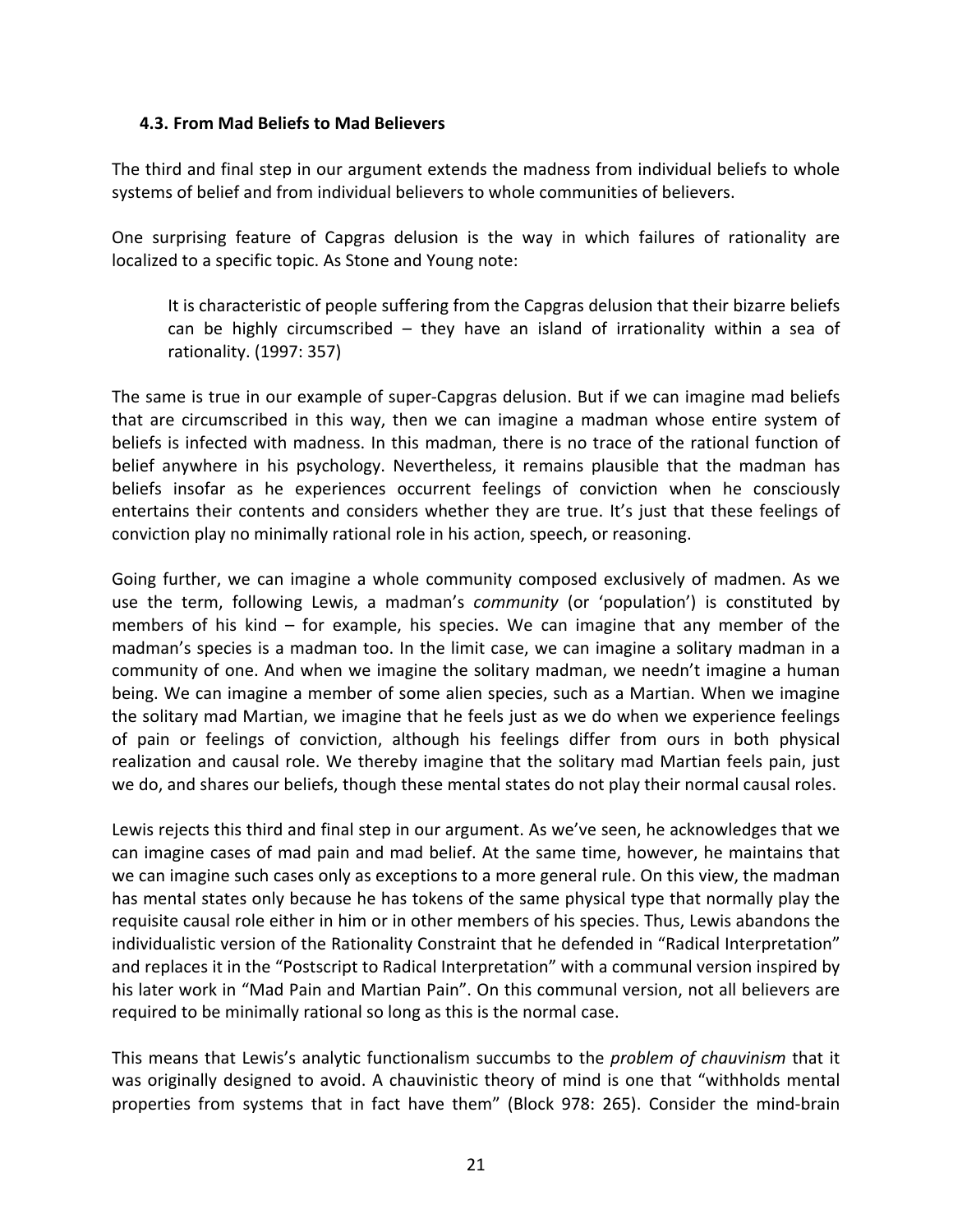identity theory, which identifies mental states with neural states of the brain. This theory is chauvinistic because it withholds mental properties from creatures that do not have neural states at all. As Lewis notes, for example, "There might be a Martian who sometimes feels pain, just as we do, but whose pain differs greatly from ours in its physical realization" (1983: 123).

One motivation for analytic functionalism is to avoid the problem of chauvinism by allowing that mental states can be *multiply realized*. Lewis can allow that Martians share our mental states by sharing causal roles that have different physical realizers. Similarly, he can allow that madmen share our mental states by sharing physical realizers that play different causal roles. He can even allow for a mad Martian who shares our mental states by sharing physical realizers with other Martians who share causal roles with us. And yet he cannot accommodate mental states in an alien species of Martians composed exclusively of madmen. In particular, as he explicitly acknowledges, he cannot accommodate mental states in the limit case of a solitary mad Martian. After all, there is no overlap in either physical realization or causal role that would explain how they share mental states with us. And he cannot appeal to the phenomenal overlap between us, since this presupposes what his theory is supposed to explain. This prevents Lewis from including the isolated mad Martian as an unusual member our own community.

This chauvinistic consequence of Lewis's analytic functionalism undermines his theory. When we imagine mental states in madmen and Martians, we needn't assume that they overlap with us in either physical realization or causal role. We need only imagine that they feel just as we do when we experience feelings of pain or feelings of conviction. And, worse still, Lewis's theory has the bizarre consequence that whether someone feels pain, or feels conviction, depends on highly extrinsic facts about their membership in a species. A mad Martian feels pain, for example, if and only if they share physical realizers with other members of their own species in whom these physical states play the normal causal role of human feelings of pain.

Lewis acknowledges that these implications are deeply counterintuitive, but he sees no better option for a functionalist theory of mind. This is because such theories are forced to choose between two intuitions:

Any broadly functionalist theory of mind is under intuitive pressure from two directions. On the one hand, it seems wrong to make it invariable or necessary that the mental states occupy their definitive causal roles. Couldn't there be occasional exceptions . . .? On the other hand, the mental states of Karl seem intrinsic to him. Why should whether he now feels pain – or believes himself to be a fool, or desires fame – depend on what causes what in the case of someone else? I do not see any acceptable way to respect both intuitions in their full strength. (1983: 120)

As Lewis explains, functionalist theories of mind cannot respect both intuitions: they cannot allow for madmen to share our mental states without implying that mental states depend extrinsically on membership in a species. But why regard this as a forced choice? There is no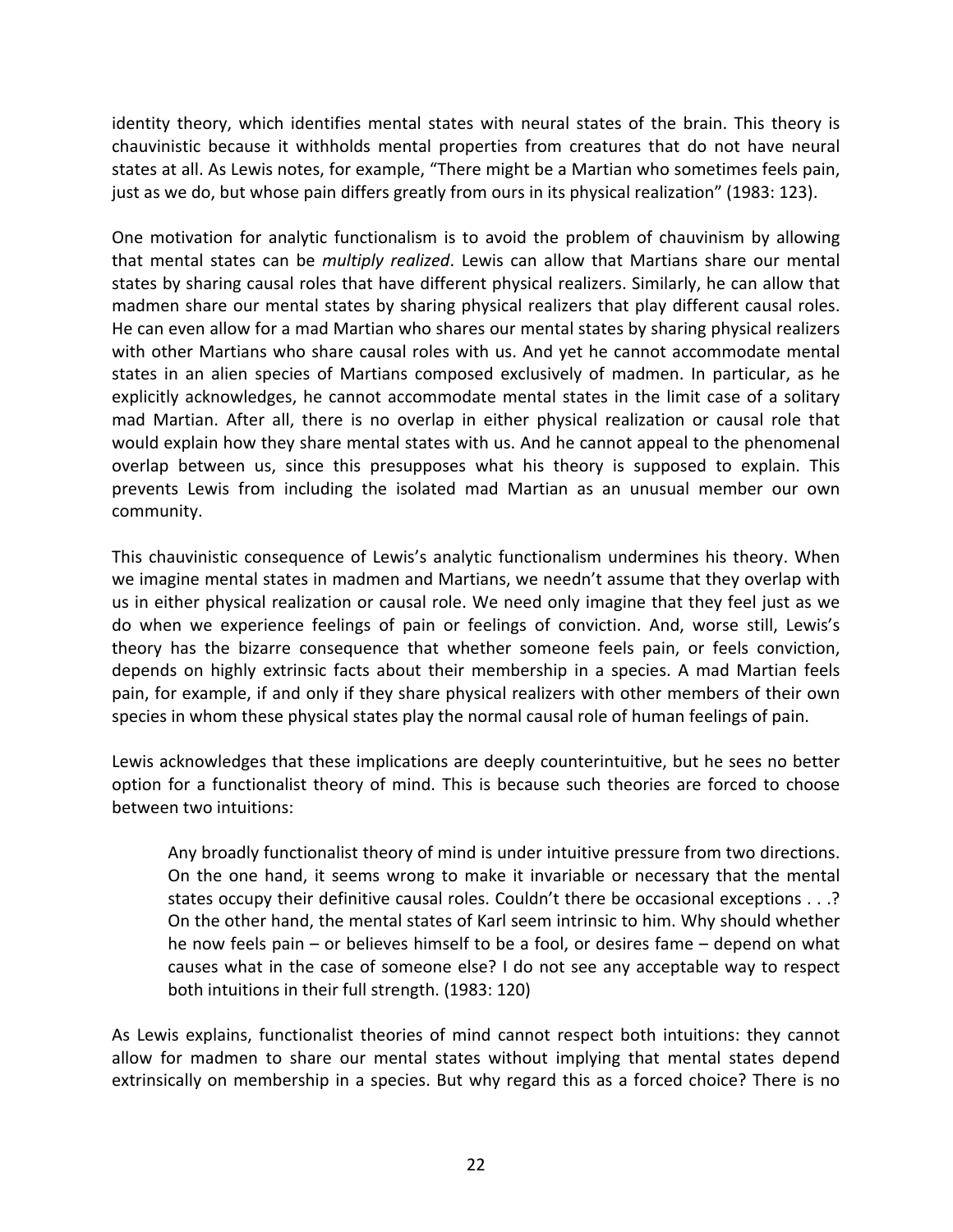problem respecting both intuitions so long as we deny that mental states are individuated by their functional roles. We regard this as a good reason to reject Lewis's analytic functionalism.

We conclude that the conceivability of mad belief in populations of Lewisian madmen constitutes a powerful challenge to Lewis's communal version of the Rationality Constraint. Moreover, this is just one manifestation of the more general problem of chauvinism that plagues all functionalist theories of mind. This is not entirely surprising, since Lewis argues that the Rationality Constraint is a consequence of his analytic functionalism. In §5, we diagnose where this argument goes wrong.

# **5. Against Analytic Functionalism**

Our main goal in the previous section was to argue against the Rationality Constraint, which states that it's analytic that anyone (or, in its communal version, any *normal* person) who has beliefs is at least minimally rational. We argued in contrast that it's conceivable that a community of Lewisian madmen has beliefs without being even minimally rational. As we saw in §1, however, Lewis argues that the Rationality Constraint is a consequence of his analytic functionalism. Our goal in this final section is to diagnose where Lewis's argument goes wrong.

# **5.1. On Lewis's Argument for the Rationality Constraint**

Lewis derives the Rationality Constraint from a combination of five premises. Since the argument is valid, and we reject the conclusion, we are committed to rejecting at least one of these premises. All of Lewis's premises are controversial and have well-known detractors. Nevertheless, we want to concede as much as we can so as to pinpoint what we regard as the fundamental problem in Lewis's analytic functionalism.

Lewis's first premise is his semantic thesis about the meanings of theoretical terms:

(L1) Theoretical terms are functional terms that are implicitly defined by the theoretical roles specified in some associated theory.

Lewis's semantics for theoretical terms is highly controversial. For example, it is one of the primary targets of Kripke's (1980) critique of descriptivism in *Naming and Necessity*. Lewis and others respond to these criticisms using the apparatus of two-dimensional semantics (Chalmers 1996; Jackson 1998; Lewis 1999). However, it is beyond the scope of this paper to adjudicate these semantic issues and so we take no stand on them here.

Lewis's second premise results from his use of the semantic thesis to rehabilitate a distinction between analytic and synthetic truths:

(L2) For any theoretical term 't' of a theory T, it is an analytic truth that if t exists, then t plays the theoretical role specified by T.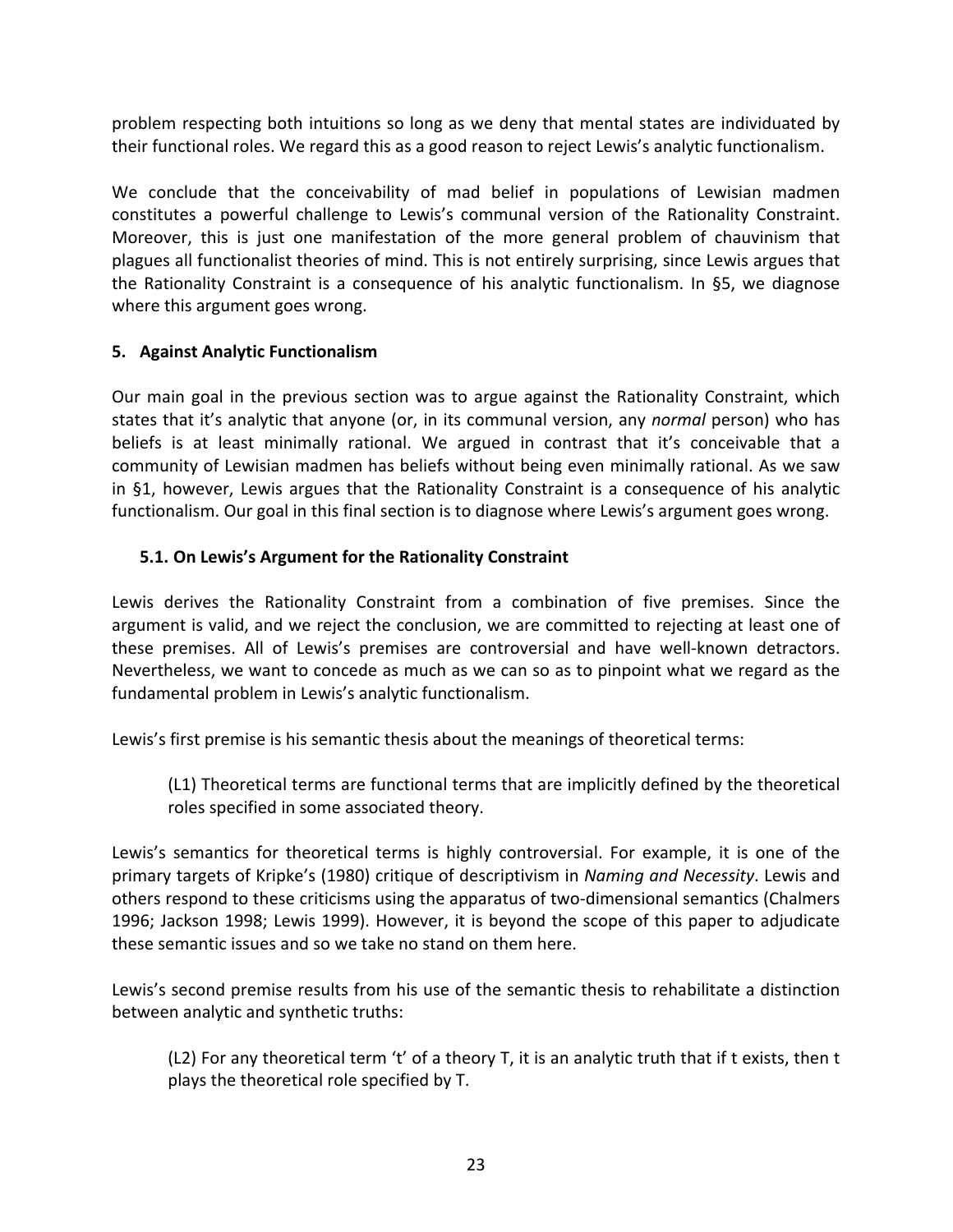Many philosophers influenced by Quine (1951) remain skeptical about this distinction. For current purposes, however, this aspect of Lewis's position is dispensable. We can recast the Rationality Constraint in Quinean terms as the thesis that the assumption of rationality lies at the core of our theory of mind, rather than the periphery. As Lewis writes: "I do not think I need to claim analyticity: it is enough that the constraining principles should be very firmly built into our common system of belief" (1983: 112).

Lewis's third premise records his commitment to our knowledge of folk psychology:

(L3) We all have implicit knowledge of a psychological theory – folk psychology – that we use in predicting and explaining behavior.

This premise is sometimes challenged by those who reject the *theory-theory* of mindreading in favor of the *simulation theory* (Heal 1986; Gordon 1986; Goldman 2006), On this view, our capacity for mindreading is explained in terms of imaginative simulation, rather than implicit knowledge of a psychological theory. These are sometimes regarded as competing theories of how our capacity for mindreading is implemented at the sub-personal, computational level. And yet Lewis himself makes no empirical commitments regarding the format in which our knowledge of folk psychology is represented: for example, he remains agnostic about whether it is represented in mentalese sentences in a language of thought. He assumes only that we have implicit knowledge of psychological information that we use in predicting and explaining behavior, however exactly this information is represented in the brain. For all Lewis says, this implicit knowledge might be realized by the capacity to simulate other minds (Davies and Stone 2001). We are prepared to concede this premise at least for the sake of argument.

Lewis's fifth premise records his commitment to the claim that the assumption of rationality is somehow built into the content of folk psychology:

(L5) Folk psychology specifies the causal role of belief in such a way that anyone (or any *normal* person) with beliefs is at least minimally rational.

There is considerable plausibility to the idea that our folk-psychological practice of predicting and explaining behavior is informed by an assumption of rationality. For example, we expect someone to take an umbrella when they believe it will rain and want to stay dry because this is the rational thing to do. More generally, we assume that people will act more or less rationally on the basis of their beliefs and desires. Even so, questions remain about the status of this assumption. Why regard this as an analytic truth that is built into our psychological concepts, rather than a synthetic truth about human psychology? Or, in Quinean terms, why regard the rationality assumption as a core principle of folk psychology, rather than a peripheral one?

One influential answer is that the rationality assumption is indispensable to our capacity for predicting and explaining people's behavior in terms of their beliefs and desires. Here, for example, is Fodor's articulation of this idea as he finds it in Dennett's work: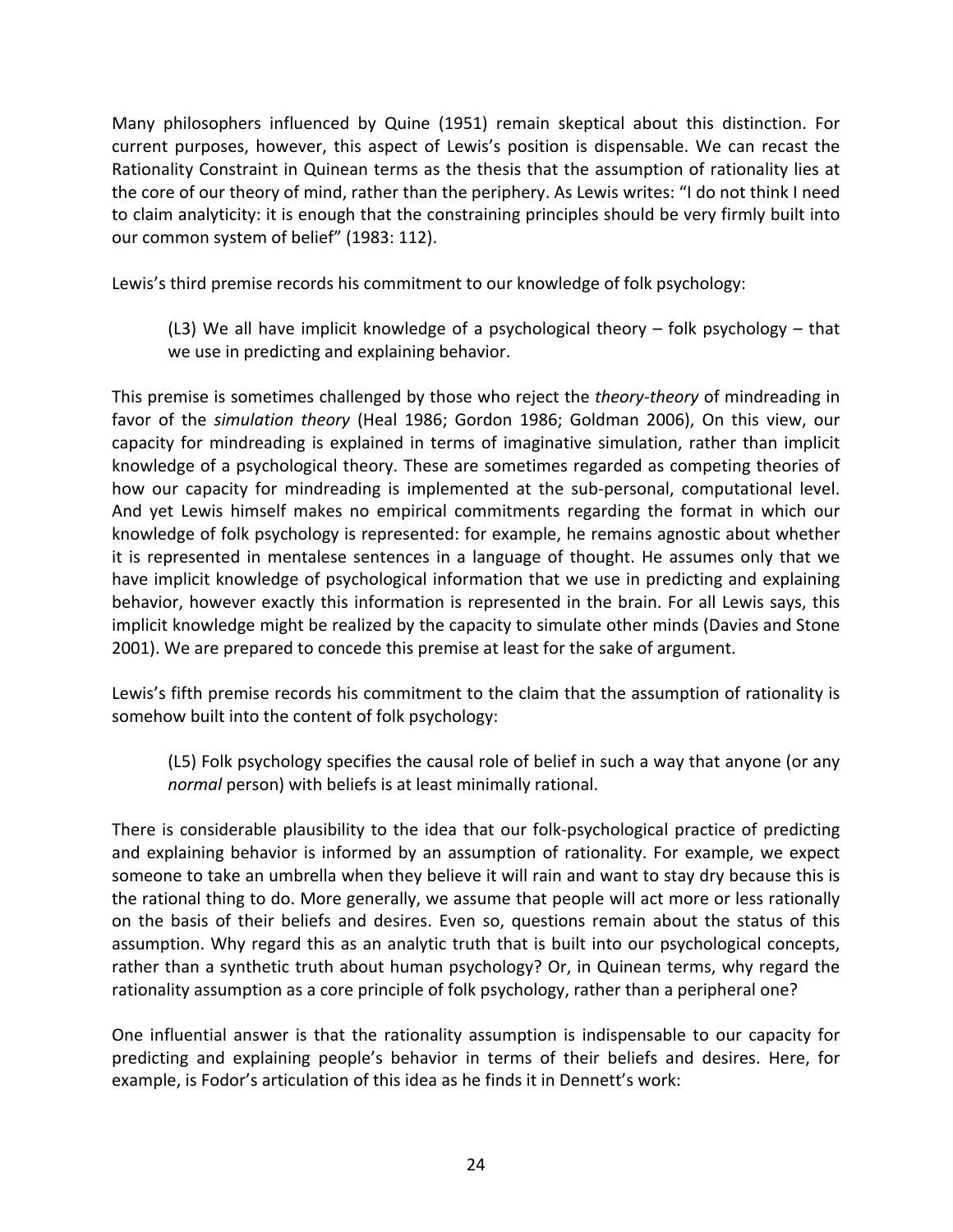Unless we assume rationality we get no behavioral predictions out of belief/desire psychology since without rationality any behavior is compatible with any beliefs and desires. (1985: 80)

As Fodor notes, however, this idea is questionable. First, it's not clear *how much* rationality we need to assume in order to predict and explain behavior. It is common knowledge that we are neither perfectly rational nor wholly irrational but somewhere in between. Intuitively, however, it's not incoherent to suppose that someone with beliefs and desires could be much *more* rational or much *less* rational than we actually are. So long as we know how much rationality to expect, we can use this knowledge to predict and explain behavior. Second, we need not assume that people are rational at all in order to predict and explain their behavior in psychological terms. It's enough that we know they are *irrational* or *arational* in systematic ways that we can exploit in prediction and explanation. By assuming that people are prone to blush when embarrassed, for example, we can explain why someone goes red when he realizes that his trousers have fallen down. Third, and finally, we can understand the hypothesis that someone has certain beliefs and desires even if we cannot use this hypothesis to predict and explain their behavior. In much the same way, we can understand competing hypotheses about the origins of the universe even if we cannot decide between them on the basis of the limited empirical evidence that is available now. Scientific realists no longer subscribe to the verificationist dogma that the coherence of a hypothesis requires that it is empirically verifiable or falsifiable. So why make an exception for the coherence of a psychological hypothesis?

The extra assumption Lewis needs to derive the Rationality Constraint is that folk-psychological terms are theoretical terms that are defined by their role in folk psychology:

(L4) All folk-psychological terms, including 'belief', are theoretical terms of folk psychology.

It is important to be clear that (L4) is not just the anodyne claim that folk-psychological terms, such as 'belief', figure in folk psychology. After all, not every term that figures within a theory is one of its theoretical terms. According to Lewis, a theory contains not only *theoretical terms* (or "T-terms") that are defined by their role in the theory, but also *old terms* (or "O-terms") that are antecedently understood. But then why should we suppose that 'belief' is a T-term, rather than an O-term? In our opinion this is where Lewis's argument goes awry.

# **5.2. The Myth of Our Rylean Ancestors**

Why does Lewis think folk-psychological terms are theoretical terms that are defined by their role in folk psychology? He motivates this claim by appealing to Wilfrid Sellars' (1956) myth of our Rylean ancestors:

Imagine our ancestors first speaking only of external things, stimuli, and responses . . . until some genius invented the theory of mental states, with its newly introduced Tterms, to explain the regularities among stimuli and responses. But that did not happen.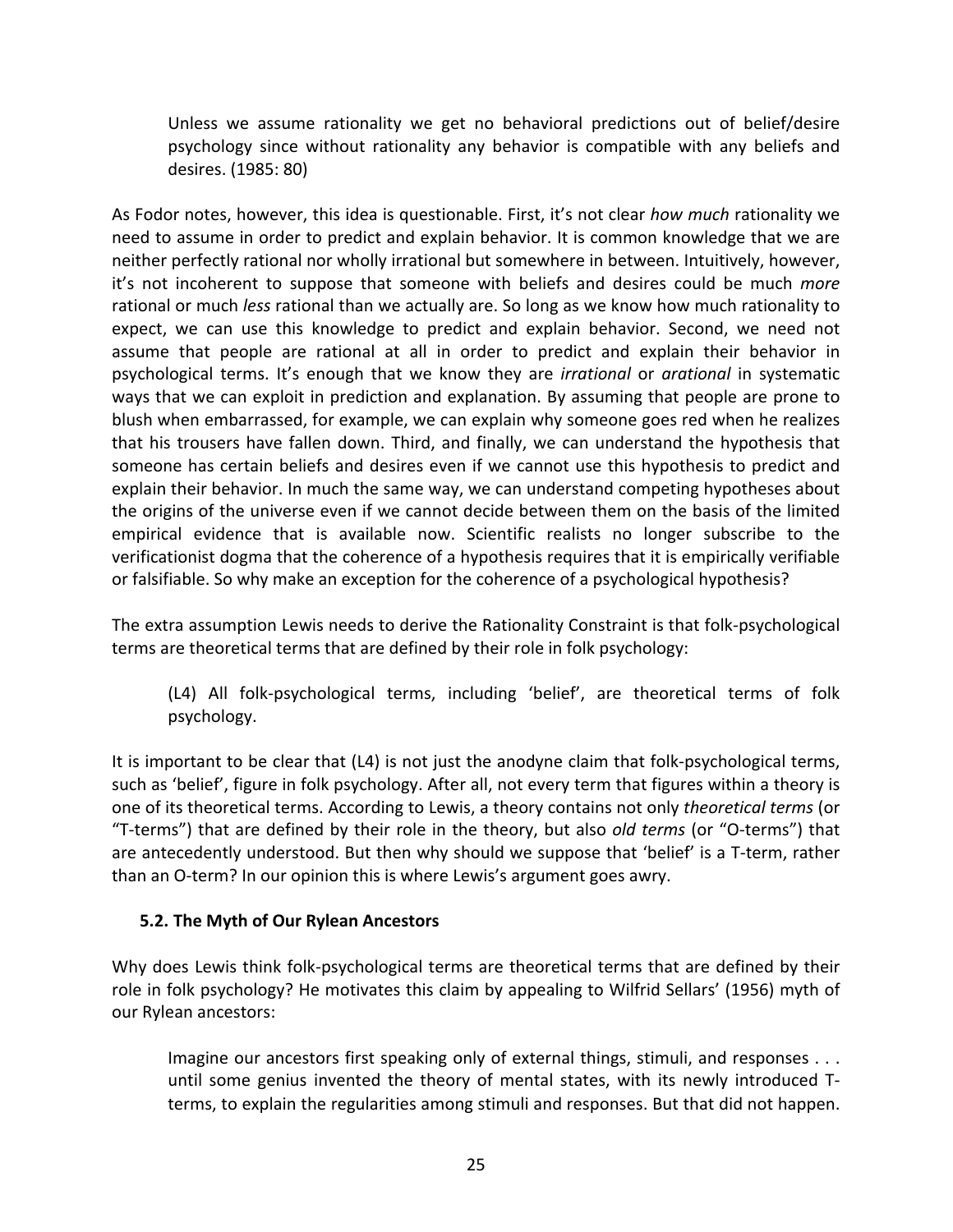Our common-sense psychology was never a newly invented term-introducing scientific theory – not even of prehistoric folk-science. The story that mental terms were introduced as theoretical terms is a myth. It is, in fact, Sellars' myth of our Rylean ancestors. And though it is a myth, it may be a good myth or a bad myth. It is a good myth if our names of mental states do in fact mean just what they would mean if the myth were true. I adopt the working hypothesis that it is a good myth. (1999: 258-9)

According to Sellars' myth, our understanding of what it is to have a mental state is exhausted by our knowledge of its theoretical role. This claim is plausible for many theoretical terms. We don't have any grasp of what it is to be a gluon, for instance, that goes beyond our knowledge that gluons are things that play the theoretical role specified in particle physics. But this is not nearly so plausible for folk-psychological terms. As Lewis admits, Sellars' myth is not literally true: folk-psychological terms were not introduced by the invention of a new theory. But then why should we regard this as a good myth – that is, as Lewis claims, one that captures the meaning of folk-psychological terms?

Lewis says very little to justify this assumption. In fact, he says only this:

Many philosophers have found Rylean behaviorism at least plausible; more have found watered down, 'criteriological' behaviorism plausible. There is a strong odor of analyticity about the platitudes of common-sense psychology. The myth explains the odor of analyticity and the plausibility of behaviorism. (1999: 259)

To our minds, however, behaviorism has little to recommend it aside from discredited verificationist doctrines about meaning. Among other problems, it implies the chauvinistic result that Putnam's (1980) Super-Spartans on X-world cannot feel pain, since they are not disposed to exhibit pain behavior. In §4, we argued against the analyticity of folk psychology on similar grounds by appealing to the conceivability of mental states in Lewisian madmen. The conceivability of such cases is evidence that Sellars' myth is a bad myth: our folk-psychological terms don't mean what they would mean if the myth were true. In other words, not all folkpsychological terms are theoretical terms. Instead, we'll suggest, some folk-psychological terms are O-terms, rather than T-terms: their meaning is not exhausted by their theoretical role.

The problem with Sellars' myth is that we have something our Rylean ancestors don't have. Our understanding of the mind has a first-person dimension, as well as a third-person dimension, since we can know our own minds by means of *introspection*. Introspection gives us knowledge of the phenomenal character of experience. Moreover, this introspective knowledge doesn't depend on any antecedent knowledge of a psychological theory that we use in predicting and explaining other people's behavior. On the contrary, we have a first-personal way of knowing about our own minds that is independent from any third-personal way of knowing about other minds. Here, we follow the usual convention of treating the term 'introspection' as a placeholder for this distinctively first-personal way of knowing about our own minds (Smithies & Stoljar 2012). We remain neutral between competing theories of introspection – for example, we do not claim that introspection is a form of inner observation. When we say that some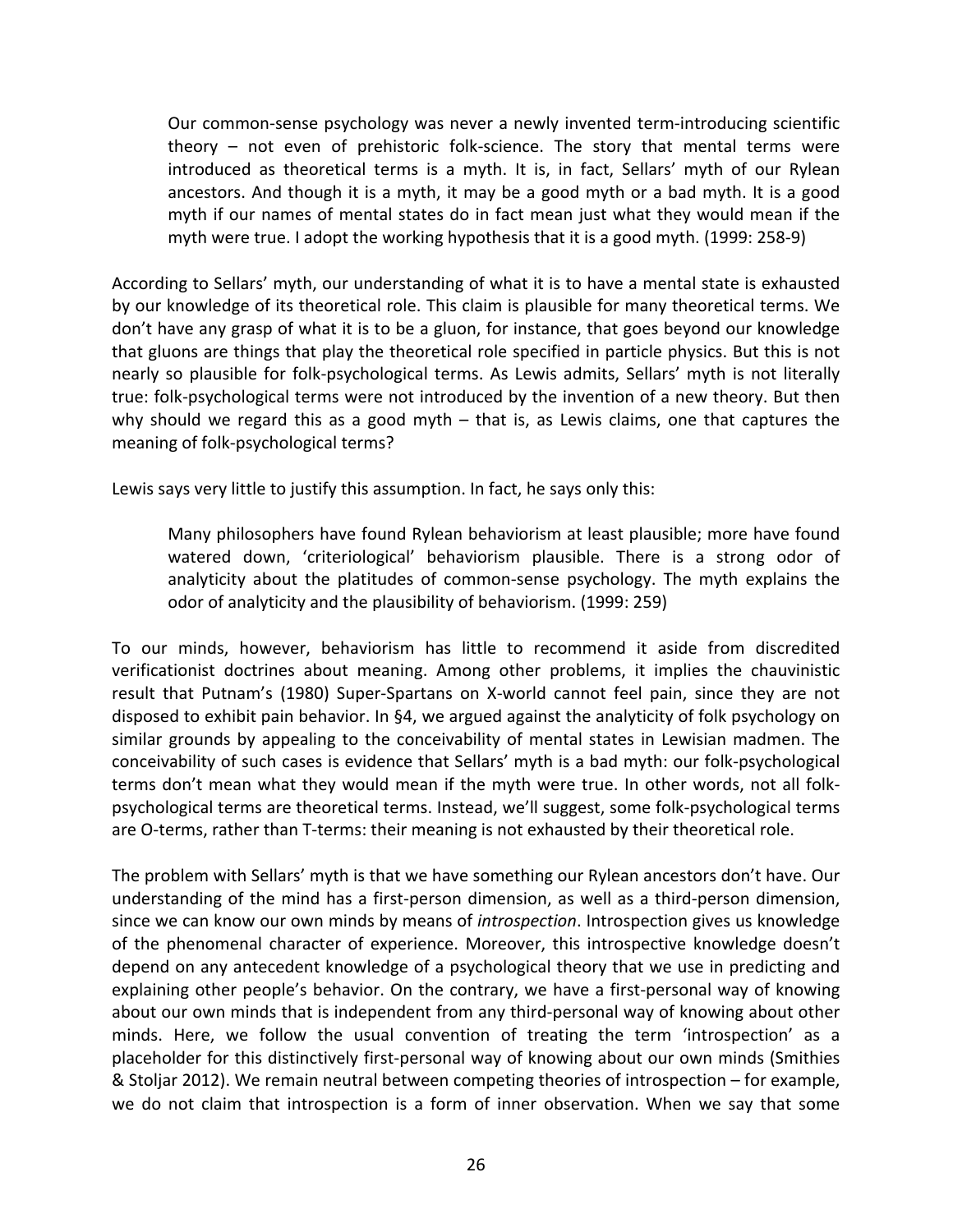psychological terms are O-terms, we don't mean to imply that they are *observational* terms. The claim is merely that our understanding of what they mean goes beyond our knowledge of their role in folk psychology.

Our key point is that introspection gives us knowledge of the phenomenal character of experience that is not exhausted by our knowledge of any psychological theory. For example, you can know by introspection what it's like to feel pain, or what it's like to feel conviction, without knowing anything about the causal role of these feelings. Moreover, once you know what it's like to feel pain, you can understand what it's like for anyone else to feel pain – that is, to have a state that *feels like this*. In this way, introspection gives you distinctively first-personal ways of thinking about your own experience, which are sometimes called *phenomenal concepts* (Chalmers 1996).

Our possession of phenomenal concepts explains why we can imagine Lewisian madmen whose mental states feel just like ours while functioning very differently in their psychology. We can exploit our introspective knowledge of what it's like to have an experience that feels a certain way from the inside. We can know what it's like to have these feelings without relying on any antecedent knowledge of their causal role. And so we can imagine having these feelings in isolation from their normal causal role. This is how we can make sense of the hypothesis that a Lewisian madman might have the very same feelings – characterized in terms of what it's like to have them – while nevertheless playing a highly eccentric causal role (or none at all).

This is perhaps most evident for the folk-psychological terms that we use to describe our own experience. For example, there is an occurrent sense of the term 'pain' that we use to describe someone who is currently experiencing the feeling of pain. Plausibly, however, there is also a dispositional sense of the term 'pain' that we use to describe someone who is disposed to experience this feeling, although they are not feeling it right now – perhaps because they are asleep or experiencing some temporary break in an extended process of suffering (e.g. Lewis 1983: 130, n. 4).

As many philosophers have noted, we can draw a similar distinction between occurrent and dispositional senses of the term 'belief'. We can use the term in its occurrent sense to describe someone who is currently experiencing the feeling of conviction that something is true. But we can also use the term in its dispositional sense to describe someone who is disposed to experience this feeling of conviction, although they are not feeling it right now – perhaps because they are not currently thinking about the relevant topic. Arguably, we have phenomenal concepts of dispositional states as well as occurrent experiences. This is because we can think of them as dispositions to have experiences that we conceptualize under phenomenal concepts.

Our hypothesis, then, is that we have a phenomenal concept of belief as an occurrent feeling of conviction or a disposition to experience such feelings. Introspection gives us knowledge of what it's like to experience these feelings, which doesn't depend on our knowledge of their causal role. We can use this knowledge to imagine madmen in whom the disposition to feel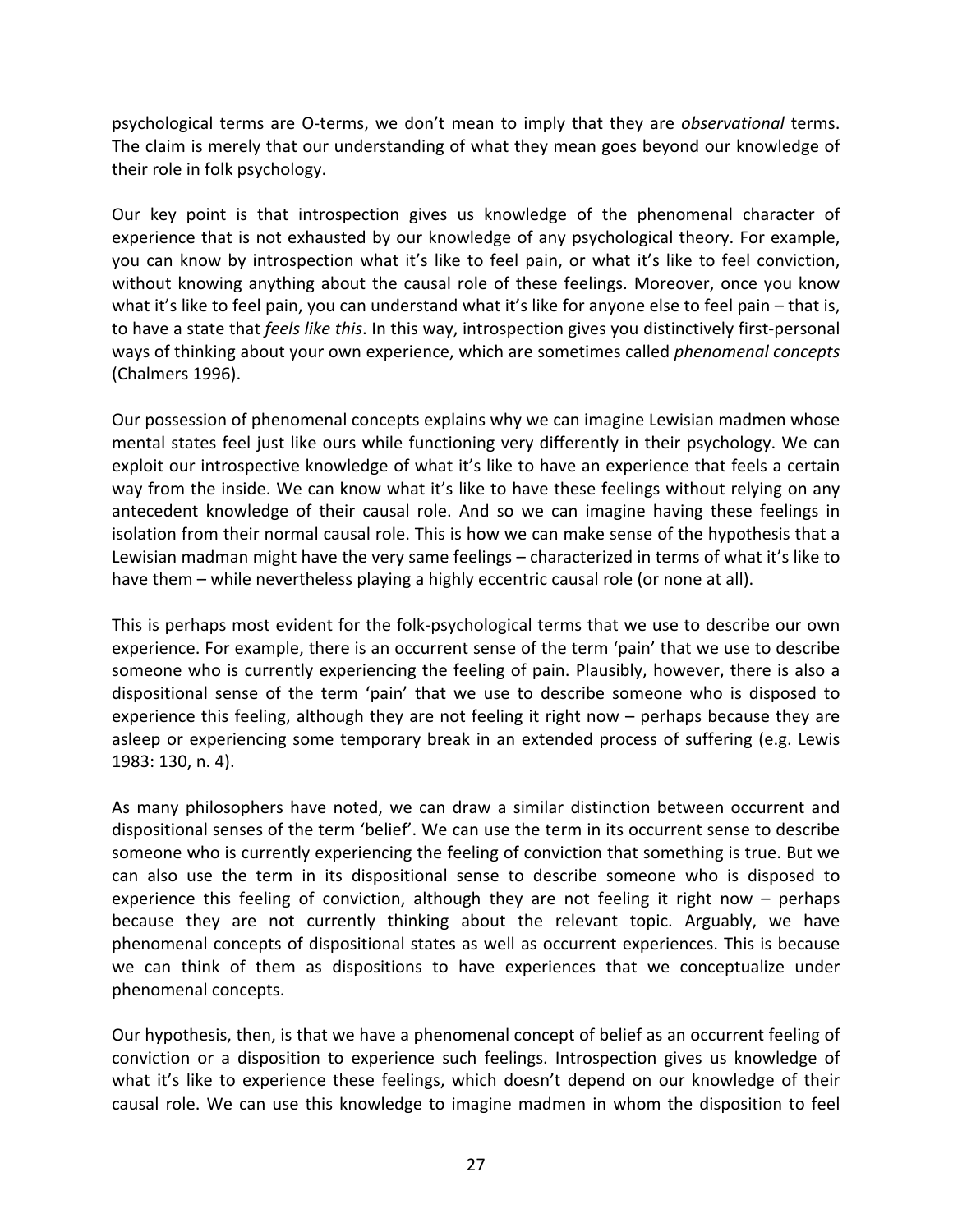conviction is divorced from its normal causal role. In this way, our hypothesis explains what Lewis's semantics cannot explain – namely, our ability to imagine madmen whose beliefs play eccentric causal roles. The conceivability of mad belief shows that there is more to our understanding of belief than Lewis acknowledges. Our understanding of belief is not exhausted by our knowledge of its normal causal role. We therefore deny that 'belief' is defined by its role in folk psychology in such a way that its meaning can be captured by an application of Lewis's semantics for theoretical terms.

### **6. Conclusion**

In this paper, we examined the Rationality Constraint, according to which our concept of belief imposes limits on how much irrationality is compatible with having beliefs at all. We argued that empirical evidence of human irrationality from the psychology of reasoning and the psychopathology of delusion undermines the most demanding versions of the Rationality Constraint, which require perfect rationality as a condition for having beliefs. At the same time, however, we suggested that this evidence is consistent with more liberal versions of the Rationality Constraint, which only require meeting some minimal threshold for rationality. Nevertheless, we argued that these minimal versions of the Rationality Constraint are undermined by the conceivability of more extreme forms of irrationality that are continuous with actual cases of human irrationality. In particular, we argued that there are conceivable cases of "mad belief" in which populations of Lewisian madmen have beliefs that are not even minimally rational. This undermines the claim that our ordinary concept of belief is a theoretical concept implicitly defined by its role in folk psychology. We argued instead that introspection gives us some first-personal understanding of the concept of belief, which is not exhausted by our third-personal capacity for predicting and explaining other people's behavior.

#### **Acknowledgements**

We thank Uriah Kriegel and several anonymous referees for comments on a previous version.

#### **References**

- American Psychiatric Association. (2013). *Diagnostic and Statistical Manual of Mental Disorders*  (5th ed.). Washington, DC: Author.
- Bayne, T. & E. Pacherie. (2005). In Defence of the Doxastic Conception of Delusions. *Mind & Language*, 20(2), 163–188.
- Baron, J. (2008). *Thinking and Deciding* (4th ed.). Cambridge: Cambridge University Press.
- Block, N. (1978). Troubles with Functionalism. *Minnesota Studies in the Philosophy of Science*, 9, 261–325.
- Bortolotti, L. (2010). *Delusions and Other Irrational Beliefs.* Oxford: Oxford University Press.
- Chalmers, D. (1996). *The Conscious Mind: In Search of a Fundamental Theory*. Oxford: Oxford University Press.
- Cherniak, C. (1986). *Minimal Rationality*. Cambridge, MA: MIT Press.

Child, W. (1994). *Causality, Interpretation, and the Mind*. Oxford: Oxford University Press.

Cohen, L. J. (1981). Can Human Irrationality be Experimentally Demonstrated? *Behavioral and Brain Sciences*, 4(3), 317–331.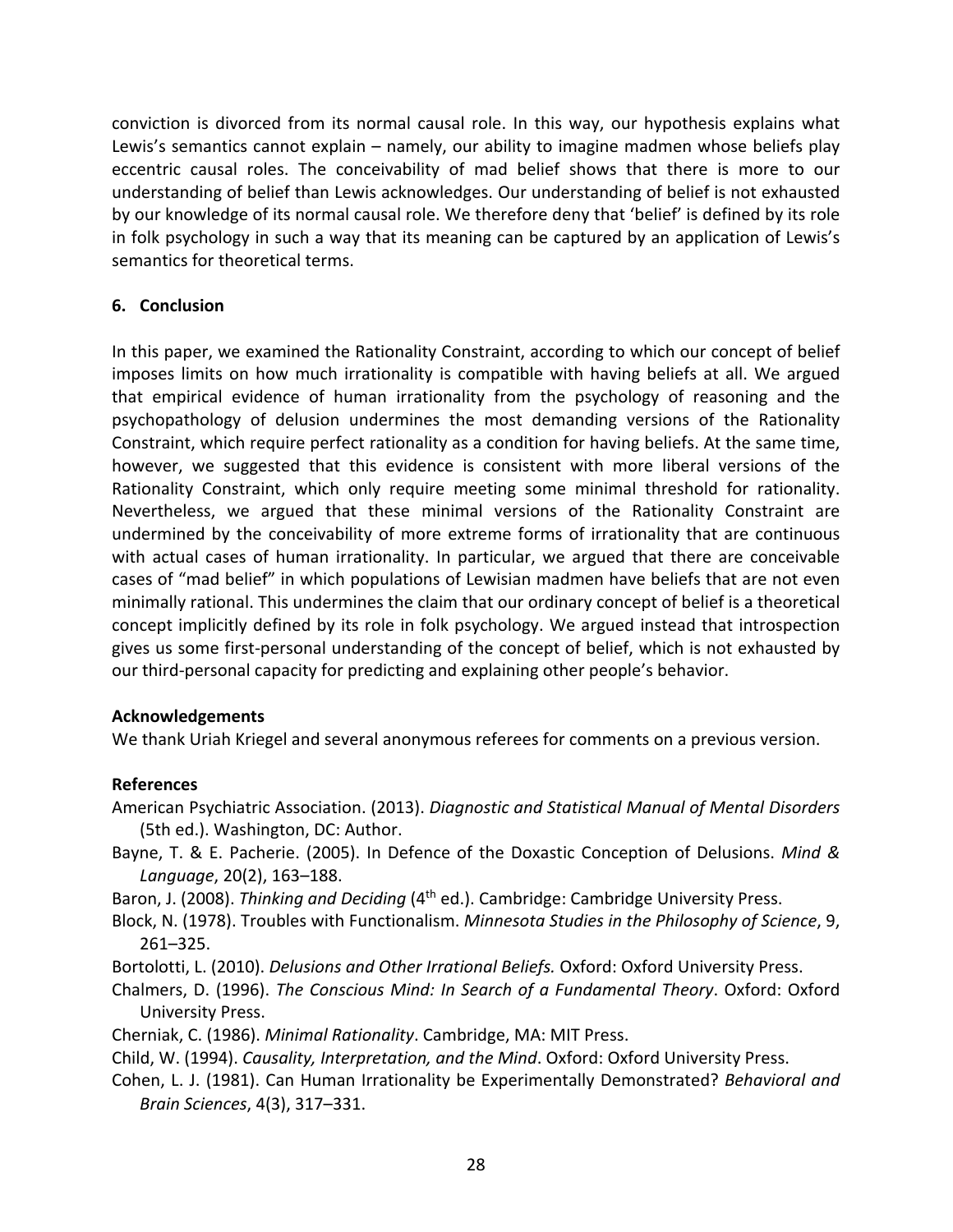- Cosmides, L. & J. Tooby. (1992). Cognitive Adaptations for Social Exchange. In J. Barkow, L. Cosmides, & J. Tooby (Eds.), *The Adapted Mind: Evolutionary Psychology and the Generation of Culture* (pp. 163–228). Oxford: Oxford University Press.
- Cosmides, L. & J. Tooby. (1996). Are Humans Good Intuitive Statisticians After All? Rethinking Some Conclusions from the Literature on Judgment Under Uncertainty. *Cognition*, 58, 1–73.
- Currie, G. & I. Ravenscroft. (2002). *Recreative Minds: Imagination in Philosophy and Psychology*. Oxford: Oxford University Press.
- Davidson, D. (1970). Mental Events. In L. Foster and J. Swanson (Eds.), *Experience and Theory* (pp. 79–102). Amherst, MA: University of Massachusetts Press.
- Davies, M., M. Coltheart, R. Langdon, & N. Breen. (2001). Monothematic Delusions: Toward a Two-Factor Account. *Philosophy, Psychiatry, & Psychology*, 8(2/3), 133–158.
- Davies, M. & T. Stone. (2001). Mental Simulation, Tacit Theory, and the Threat of Collapse. *Philosophical Topics* 29, 127–173.
- Dennett, D. (1971). Intentional Systems. *The Journal of Philosoph*y, 68(4), 87–106.

Dijksterhuis, A. (2004). Think Different: The Merits of Unconscious Thought in Preference Development and Decision Making. *Journal of Personality and Social Psychology*, 87(5), 586–598.

- Ellis, H. & A. Young. (1990). Accounting for Delusional Misidentifications. *The British Journal of Psychiatry*, 157(2), 239–248.
- Evans, J. (1989). *Bias in Human Reasoning: Causes and Consequences*. Mahwah, NJ: Erlbaum.
- Fodor, J. (1985). Fodor's Guide to Mental Representation: The Intelligent Auntie's Vade-Mecum. *Mind*, 94, 76–100.

Gigerenzer, G. (2006). Bounded and Rational. In R. Stainton (Ed.), *Contemporary Debates in Cognitive Science* (pp. 115–133). Oxford: Wiley-Blackwell.

- Gilovich, T., D. Griffin, & D. Kahneman (Eds.). (2002). *Heuristics and Biases: The Psychology of Intuitive Judgment*. Cambridge: Cambridge University Press.
- Goldman, A. (2006). *Simulating Minds: The Philosophy, Psychology, and Neuroscience of Mindreading*. Oxford: Oxford University Press.
- Gordon, R. (1986). Folk Psychology as Simulation. *Mind & Language*, 1, 158–171.
- Harman, G. (1986). *Change in View*. Cambridge, MA: MIT Press.
- Heal, J. (1986). Replication and Functionalism. In J. Butterfield (Ed.), *Language, Mind, and Logic*  (pp. 135–150). Cambridge: Cambridge University Press.
- Horgan, T. & J. Tienson. (2002). The Intentionality of Phenomenology and the Phenomenology of Intentionality. In D. J. Chalmers (Ed.), *Philosophy of Mind: Classical and Contemporary Readings* (pp. 520–533)*.* Oxford: Oxford University Press.
- Jackson, F. (1998). *From Metaphysics to Ethics*. Oxford: Oxford University Press.
- Kahneman, D. (2013). *Thinking, Fast and Slow*. New York: Farrar, Straus, and Giroux.
- Kahneman, D. & A. Tversky. (1973). On the Psychology of Prediction. *Psychological Review*, 80(4), 237–251.
- Kahneman, D., P. Slovic, & A. Tversky. (Eds.). (1982). *Judgment Under Uncertainty: Heuristics and Biases*. Cambridge, UK: Cambridge University Press.
- Kripke, S. (1980). *Naming and Necessity*. Cambridge, MA: Harvard University Press.
- Lewis, D. (1983). *Philosophical Papers, Vol. 1*. Oxford: Oxford University Press.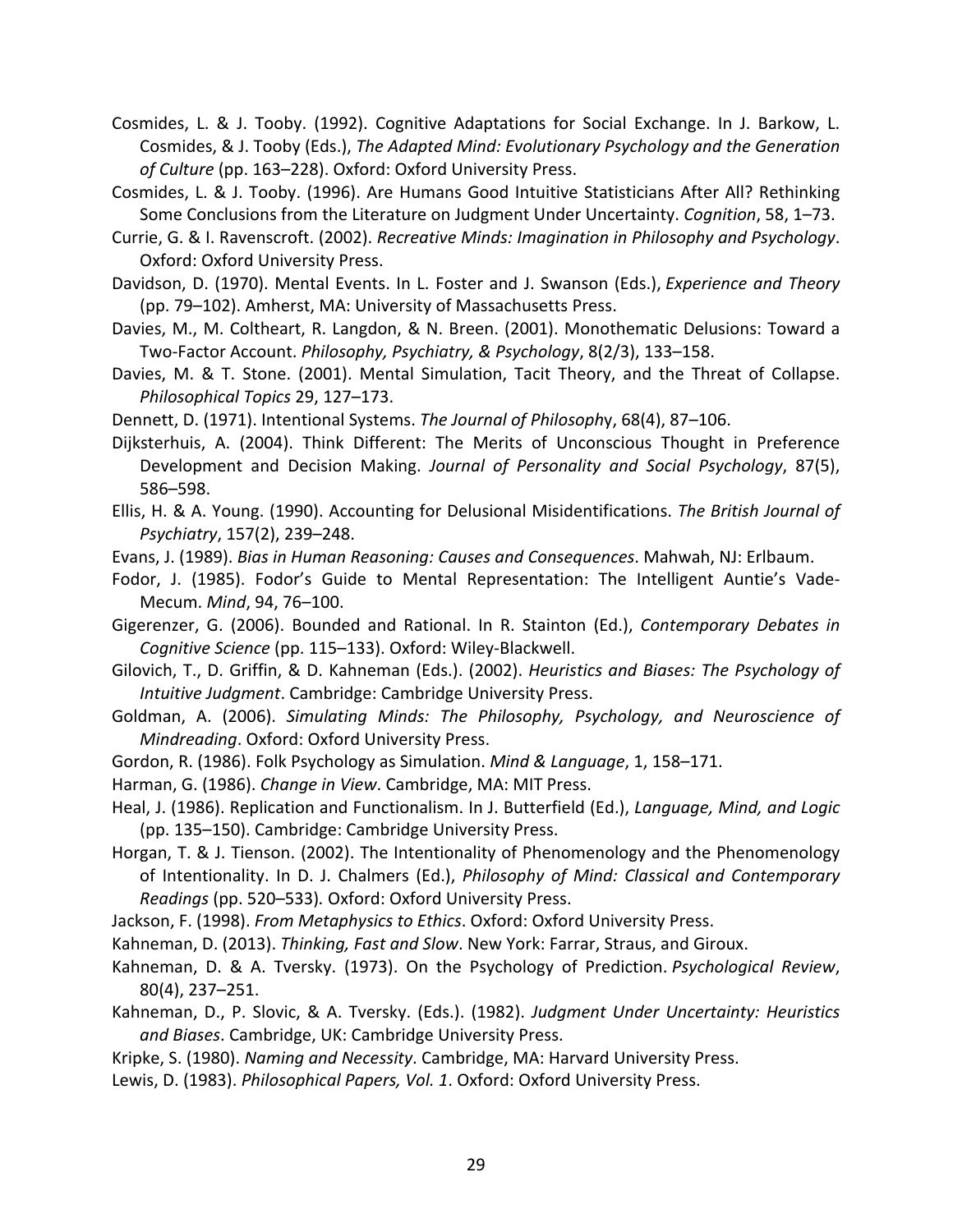- Lewis, D. (1999). *Papers in Metaphysics and Epistemology*. Cambridge: Cambridge University Press.
- Loar, B. (1981). *Mind and Meaning*. Cambridge: Cambridge University Press.
- Maher, B. (1974). Delusional Thinking and Perceptual Disorder. *Journal of Individual Psychology*, 30(1), 98–113.
- McDowell, J. (1985). Functionalism and Anomalous Monism. In B. McLaughlin & E. LePore (Eds.), *Actions and Events: Perspectives on the Philosophy of Donald Davidson* (pp. 387– 398). Oxford: Blackwell.
- Nichols, S. & R. Samuels. (2017). Bayesian Psychology and Human Rationality. In T. Lane & T. Hung (Eds.), *Rationality: Constraints and Contexts* (pp. 17–35). London: Elsevier Academic Press.
- Nichols, S. & S. Stich. (2003). *Mindreading: An Integrated Account of Pretence, Self-Awareness, and Understanding Other Minds*. Oxford: Oxford University Press.
- Nisbett, R. E. (1993). *Rules for Reasoning*. Hillsdale, NJ: Erlbaum.
- Pautz, A. (2013). Does Phenomenology Ground Mental Content? In U. Kriegel (Ed.), *Phenomenal Intentionality* (pp. 194–234). Oxford: Oxford University Press.
- Pitt, D. (2004). The Phenomenology of Cognition or "What Is It Like to Think That P?" *Philosophy and Phenomenological Research*, *69*(1), 1–36.
- Pohl, R. F. (Ed.). (2017). *Cognitive Illusions: Intriguing Phenomena in Thinking, Judgment, and Memory* (2nd ed.). Hove, UK: Psychology Press.
- Putnam, H. (1975). Brains and Behavior. In H. Putnam (Ed.), *Philosophical Papers* (pp. 325–341). Cambridge: Cambridge University Press.
- Quine, W. (1951). Two Dogmas of Empiricism. *Philosophical Review* 60: 20–43.
- Samuels, R. & S. Stich. (2004). Rationality and Psychology. In P. Rawling and A. Mele (Eds.), *The Oxford Handbook of Rationality* (pp. 279–300). Oxford: Oxford University Press.
- Samuels, R., S. Stich, & M. Bishop. (2002). Ending the Rationality Wars: How to Make Disputes about Human Rationality Disappear. In R. Elio (Ed.) *Common Sense, Reasoning, and Rationality* (pp. 236–268). Oxford: Oxford University Press.
- Schwitzgebel, E. (2012). Mad Belief? *Neuroethics*, 5(1), 13–17.
- Sellars, W. (1956). Empiricism and the Philosophy of Mind. *Minnesota Studies in Philosophy of Science*, 1, 253–329.
- Siegel, S. & A. Byrne. (2017). Rich or Thin? In B. Nanay (Ed.), *Current Controversies in Philosophy of Perception* (pp. 59–80). New York: Routledge.
- Siewert, C. (1998). *The Significance of Consciousness*. Princeton, NJ: Princeton University Press.
- Sloman, S. (1996). The Empirical Case for Two Systems of Reasoning. *Psychological Bulletin*, 119, 3–22.
- Smithies, D. & D. Stoljar. (2012). Introspection and Consciousness: An Overview. In D. Smithies & D. Stoljar, *Introspection and Consciousness* (pp. 3–26). Oxford: Oxford University Press.
- Smithies, D. (2019). *The Epistemic Role of Consciousness*. Oxford: Oxford University Press.
- Stanovich, K. (1999). *Who is Rational? Studies of Individual Differences in Reasoning.* Mahwah, MJ: Erlbaum.
- Stein, E. (1996). *Without Good Reason: The Rationality Debate in Philosophy and Cognitive Science*. Oxford: Clarendon Press.
- Stich, S. (1985). Could Man Be an Irrational Animal? *Synthese*, 64(1), 115–135.